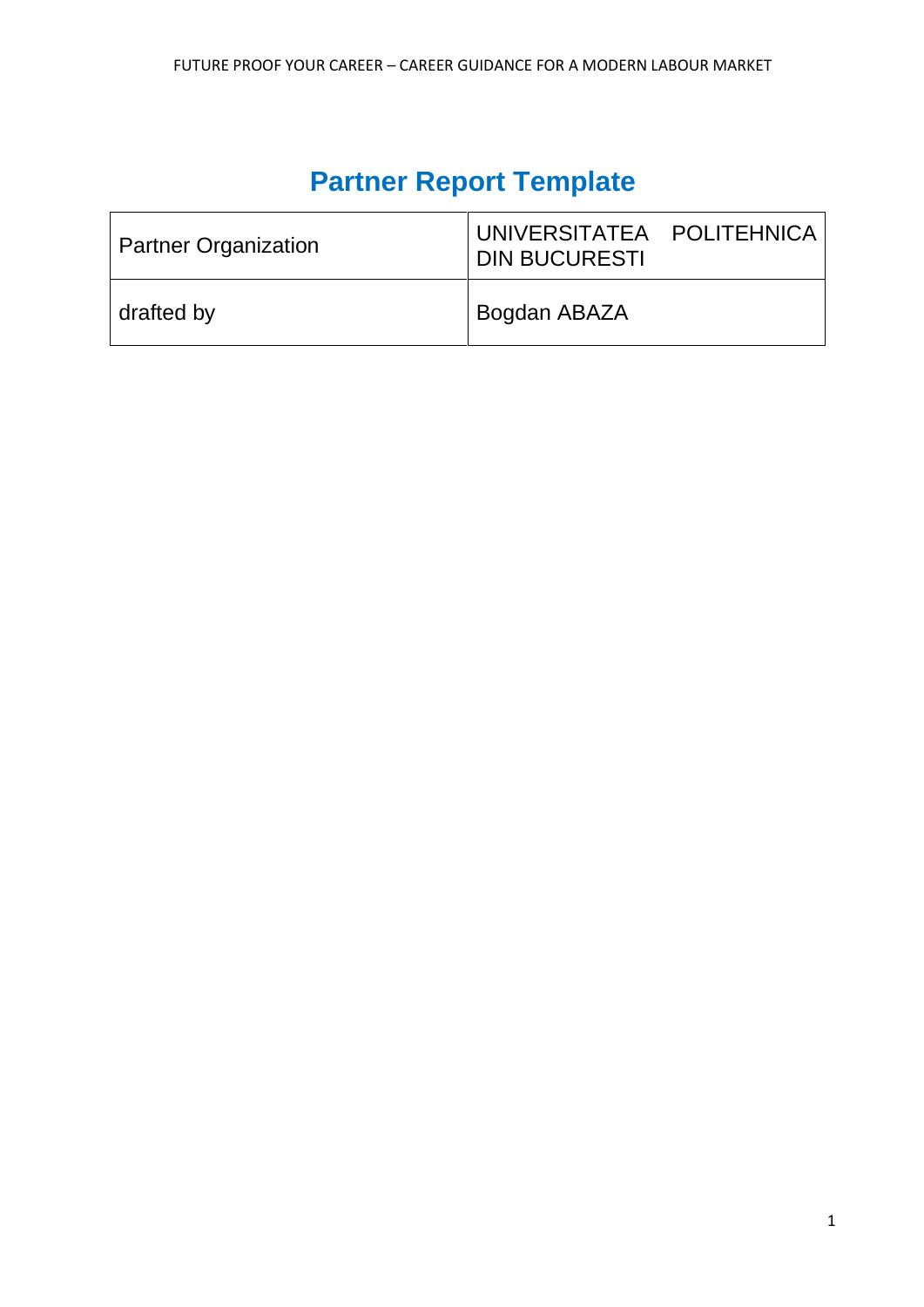## Table of Content

| Contents |                                                                                                                    |
|----------|--------------------------------------------------------------------------------------------------------------------|
| 1.       |                                                                                                                    |
| 1.1      | Drawing on recent developments and technological changes to the world of work, can you                             |
| 1.2      | Drawing on Country and EU research, can you describe what skills will be most needed in the                        |
| 2.       |                                                                                                                    |
| 2.1      | Identify and explore relevant theories and research evidence which can be used to                                  |
| 3.       | Identifying and Measuring Soft skills for the Future Labour Market 14                                              |
| 4.       |                                                                                                                    |
| 5.       |                                                                                                                    |
| 5.1      | Please summarize how you implemented the interview and focus groups and give us<br>feedback of the people involved |
| 6.       |                                                                                                                    |
| 7.       | Identifying and Measuring Soft skills for the Future Labour Market 22                                              |
| 7.1      | Please provide us with examples of effective tools and methods used to capture                                     |
| 7.2      | Please provide us with examples of effective tools and methods used to                                             |
| 7.3      | Please provide us with a list of informal or non-formal activities as identified by your                           |
| 7.4      | Please provide us with a list of soft skills used in informal and non-formal activities,                           |
| 8.       |                                                                                                                    |
|          | 8. 1 Please describe your main findings and implications after the finalization of the                             |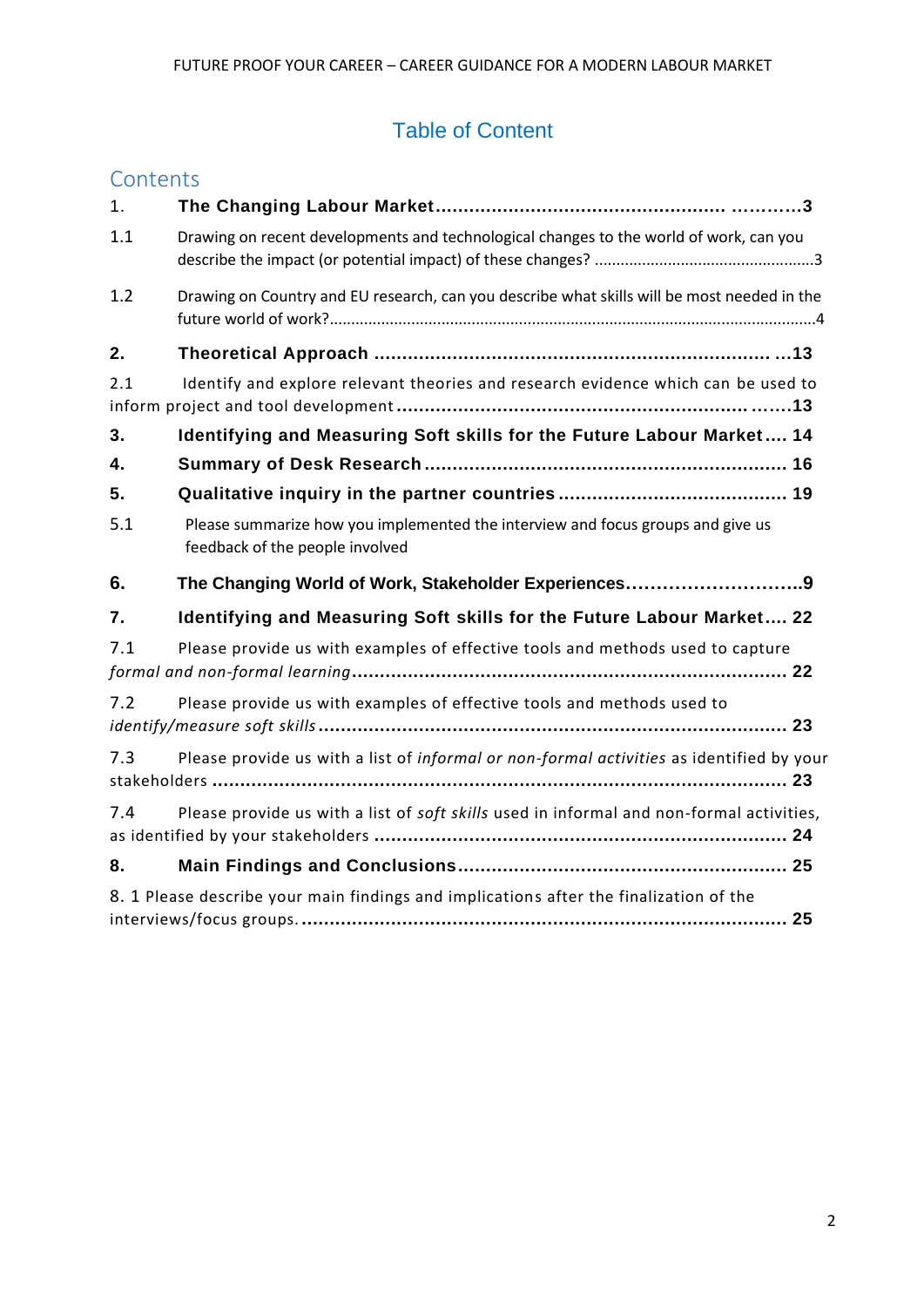## <span id="page-2-0"></span>**1. The Changing Labour Market**

**1.1** Drawing on recent developments and technological changes to the world of work, can you describe the impact (or potential impact) of these changes?

## *Note:*

*In this section we would like to know the impact of the changing labour market in terms of automation, digitalision and future opportunities, in your Country and at an EU Level.* 

- 1. Which areas of the labour market are showing the most significant changes in your Country and at EU level?
- 2. What predictions are being made on the impact of digitisation/automation?
- 3. Which industries are considered high risk (of loss) and how might this impact low skilled workers?
- 4. Are there any significant areas of growth in the labour market? Which areas?

5. Will there be significant disruption in terms of the job roles and tasks performed by individuals? If so, what are they?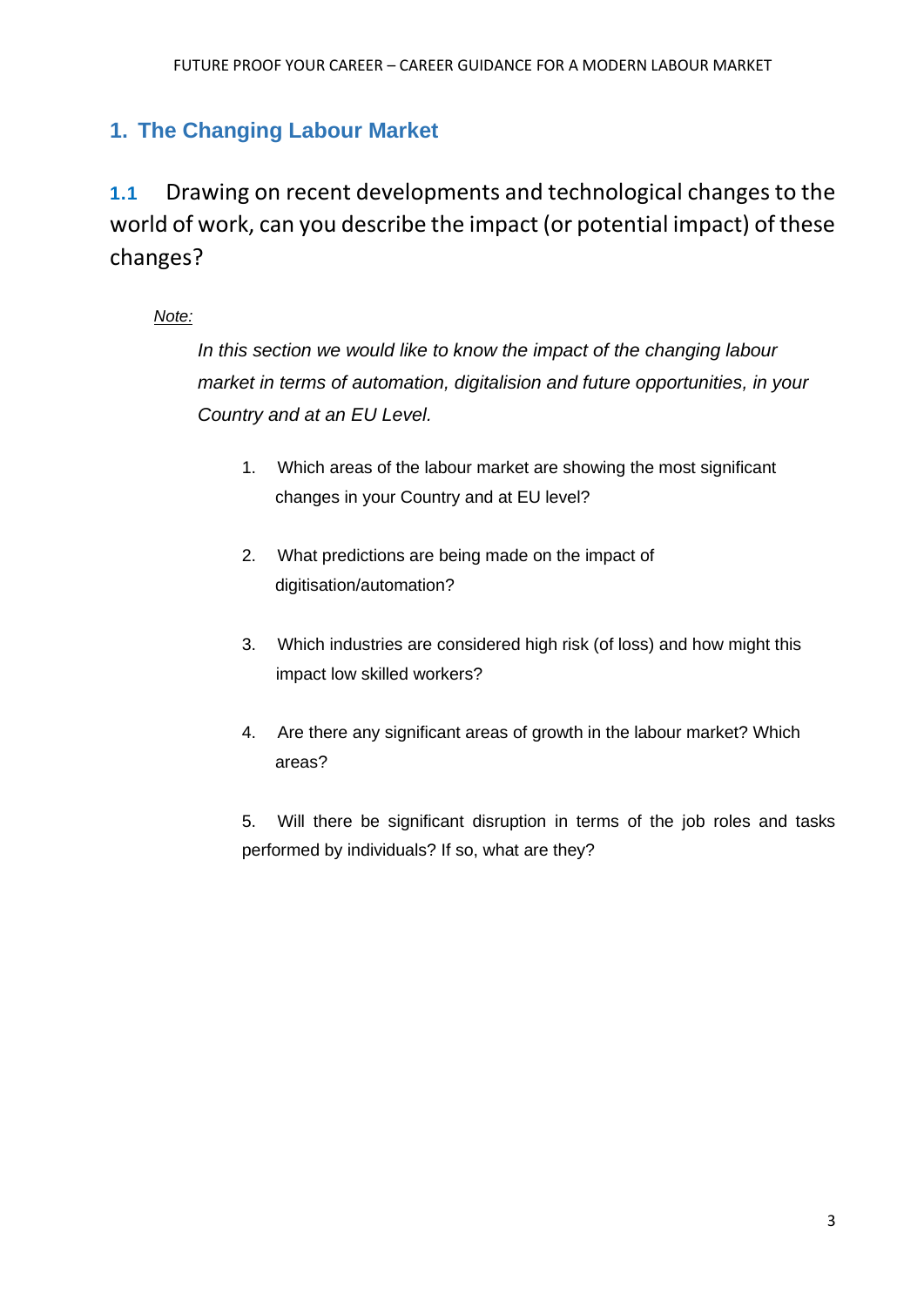According to data provided by the National Institute of Statistics, Romania has a resident population of 19.52 million inhabitants. According to the Labour Ledger as at 1 January 2018, the active civilian population amounted to 8 717 900 persons, representing 44.7% of the resident population. Out of the total active population, 54.7% were men and 45.3% were women. The employed civilian population amounted to 8 366 800 people, of whom 5 362 300were salaried employees. Most of the employees were working in the services sector (3 333 500 people), while 1 900 200 persons were employed in the industrial and construction sectors. The number of employees in agriculture, forestry and fisheries was 128 600. In 2018, the employment rate of the working age population (15-64 years old) was 64.8%, with a higher rate for men (73.2%, compared to 56.2% for women). [Labour market information, [https://ec.europa.eu/eures/main.jsp?catId=9545&countryId=RO&acro=lmi&lang=en&regionId=R](https://ec.europa.eu/eures/main.jsp?catId=9545&countryId=RO&acro=lmi&lang=en®ionId=RO0&nuts2Code=%20&nuts3Code=®ionName=National%20Level) [O0&nuts2Code=%20&nuts3Code=&regionName=National%20Level](https://ec.europa.eu/eures/main.jsp?catId=9545&countryId=RO&acro=lmi&lang=en®ionId=RO0&nuts2Code=%20&nuts3Code=®ionName=National%20Level) ]

The labour market situation in Romania has improved in recent years because of a continuous economic growth. In 2017, the employment rate for people aged 20-64 years reached 68.8 % (compared to 64.4 % in 2007), close to the national EU 2020 target of 70 %. However, it remains under the EU average (72.2 %) and under the level of other countries that had lower levels of employment than Romania in 2007 (i.e. Hungary, Poland and Malta) [EUROSTAT, consulted in July 2018, [http://appsso.eurostat.ec.europa.eu/nui/show.do?dataset=lfsi\\_emp\\_a&lang=eng](http://appsso.eurostat.ec.europa.eu/nui/show.do?dataset=lfsi_emp_a&lang=eng) ].

Employment has increased in all regions between 2008 and 2016, with the exception of South-West Oltenia and South-Muntenia [INSSE, consulted in July 2018, http://statistici.insse.ro/shop/index.jsp?page=tempo2&lang=ro&context=15]. Despite this, the regional employment structure barely changed between 2008 and 2016: Bucharest-Ilfov drives employment, followed by the West and North-West regions, while the North-East continues to register the worst performance. This is due to the regional growth disparities in Romania, detailed in the previous section.

The distribution of employment by age groups and sex is unbalanced. In 2017, employment levels were particularly high for people aged 35-49, while they were lower for youth between 15 and 24 years and people over 60. In the period between 2007 and 2017, Romania has not made any progress in ensuring access to employment for young people. While the level of employment for people aged 35-49 has increased, that of people aged 15-24 has decreased. Some progress has been made in increasing the employment rates of people aged 55-64 years old [INSSE, consulted in July 2018,<http://statistici.insse.ro/shop/index.jsp?page=tempo2&lang=ro&context=15> ].

The continuous decrease in population between 2008 and 2017 (-5 %), in particular of young people (-29 %), coupled with the ageing of the potential work force, the strong increase in migration (+162 %), in particular of people of working age, and the unused labor potential of women, young people represent a serious problem for labor supply.

Added to this there is a mismatch between education and the labour market. In fact, tertiary education is still significantly below the EU average. Furthermore, adult learning remains particularly low (1.2 % in 2016) compared to the EU average (10.8 %), despite the need for upskilling, and the market relevance of vocational training is insufficient [European Commission (2018) Commission staff working document, Country Report Romania 2018.

2018 European Semester: Assessment of progress on structural reforms, prevention and correction of macroeconomic imbalances, and results of in-depth reviews under Regulation (EU) No 1176/2011: https://ec.europa.eu/info/sites/info/files/2018-european-semester-country-reportromania-en.pdf.].

In addition, in 2016 24 % of the people enrolled in tertiary education studied business and law, while only 7 % studied ICT. Some studies point out that in ICT and STEM the number of qualified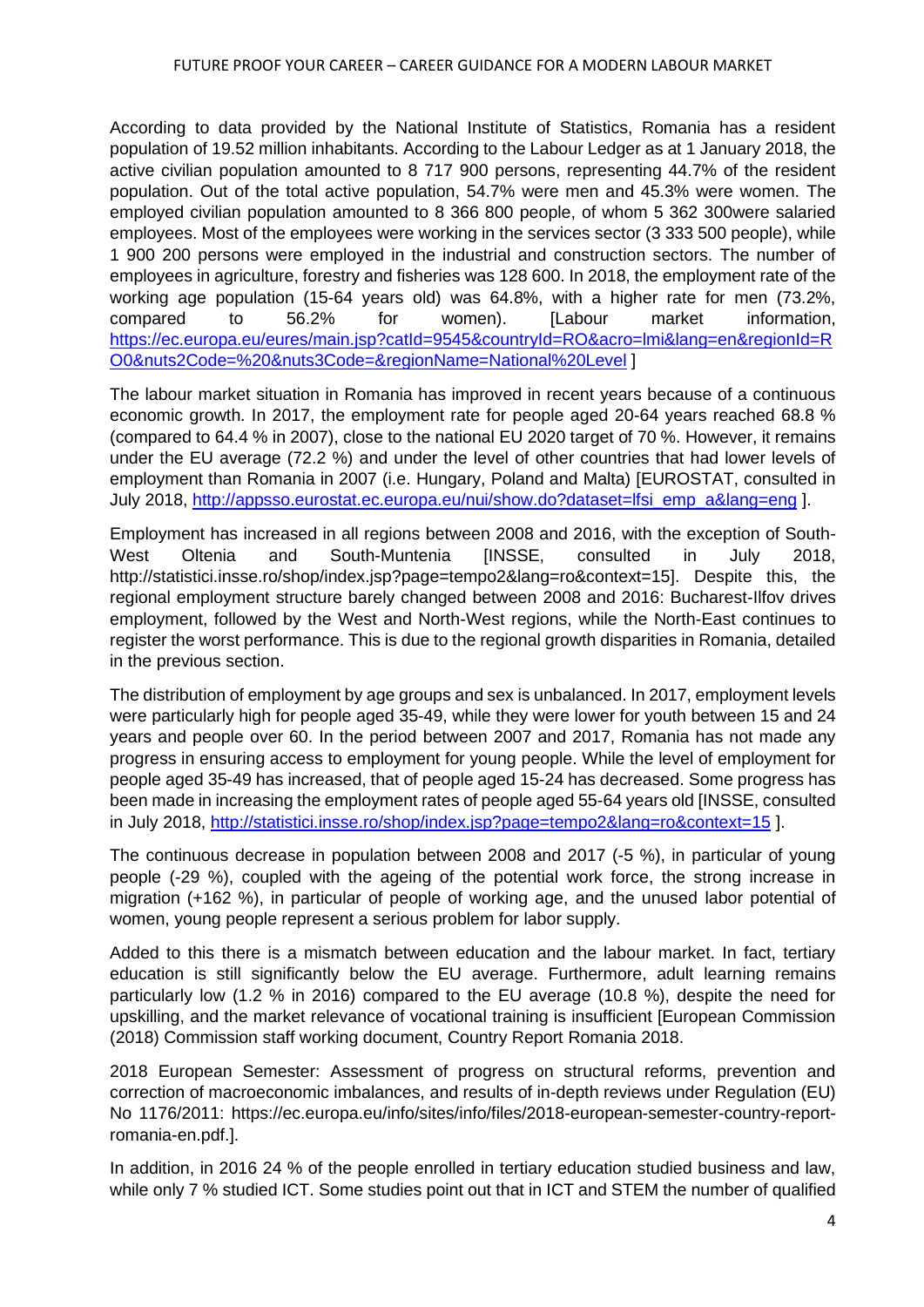graduates is insufficient to meet the demand for labour [Cristina Vasilescu in ESPON (2017), The geography of new employment dynamics in Europe – Annex to Chapter 6, Case study North East (RO): <https://www.espon.eu/employment> .], which has led to universities in border regions implementing specific campaigns to attract foreign students (in particular Moldovan and Ukrainian).

According to CEDEFOP, professionals in the following areas are missing on the labour market: ICT, health, education, sales, marketing and public relations, finance and legal, specialist services, forestry and administration services, while there is a surplus of supply for agricultural workers, client information workers, clerks, trade managers, street vendors, housekeeping and building supervisors [World Bank, (2017), Saber country report: [http://documents.worldbank.org/curated/en/353271513777522586/SABER-workforce](http://documents.worldbank.org/curated/en/353271513777522586/SABER-workforce-development-country-report-Romania-2017)[development-country-report-Romania-2017](http://documents.worldbank.org/curated/en/353271513777522586/SABER-workforce-development-country-report-Romania-2017) ].

The shortage in skills has increased competition between businesses for the most skilled, resulting in an increase in wages, especially in some knowledge sectors (e.g., ICT). This, coupled with the low levels of productivity, poses a real threat to the competitiveness and economic growth registered by Romania in recent years European Commission, (2018), Commission staff working document, Country Report Romania, 2018 [2018 European Semester: Assessment of progress on structural reforms, prevention and correction of macroeconomic imbalances, and results of indepth reviews under Regulation (EU) No 1176/2011, <https://ec.europa.eu/info/sites/info/files/2018-european-semester-country-report-romania-en.pdf> ; Cristina Vasilescu in ESPON (2017), The geography of new employment dynamics in Europe – Annex to Chapter 6, Case study North East (RO), [https://www.espon.eu/employment\]](https://www.espon.eu/employment).

Over the next ten years, the digital transformation generated by new technologies will affect 600,000 jobs in Romania, according to PwC's Workforce Disruption Index. According to the report, 325,000 new jobs will be created over the next decade, while another 275,000 workers will need to improve their digital skills, as automation and the introduction of artificial intelligence will gradually eliminate repetitive activities. The most important observation is that the improvement of employees' digital skills becomes vital. At the same time the partnerships with government institutions need to be encouraged in order to look for areas of common interest such as infrastructure, education or health, where investments may stimulate the adoption of new technologies. In the absence of investments, new jobs cannot be created in key sectors. Moreover, in the case of economies vulnerable to automation and changing business models, some jobs are at a higher risk.

How digital automation will affect the labour market Romania:

• 600,000 jobs will be impacted by the new technologies in Romania. To maintain or create jobs, an innovation and digitization strategy has to be introduced.

• Innovation and digitization will contribute to streamlining processes, but they also require the implementation of strategies to improve workers' digital skills.

• The 600,000 jobs could contribute to an increase of local Gross Domestic Product (GDP) up to USD 66 billion by 2029.

In manufacturing, agriculture and utilities, jobs are most likely to be replaced as these sectors do not currently use technology and automation. These sectors will need to improve the digital skills of employees.

• New technologies will generate new jobs, especially in the areas of health, education or financial services.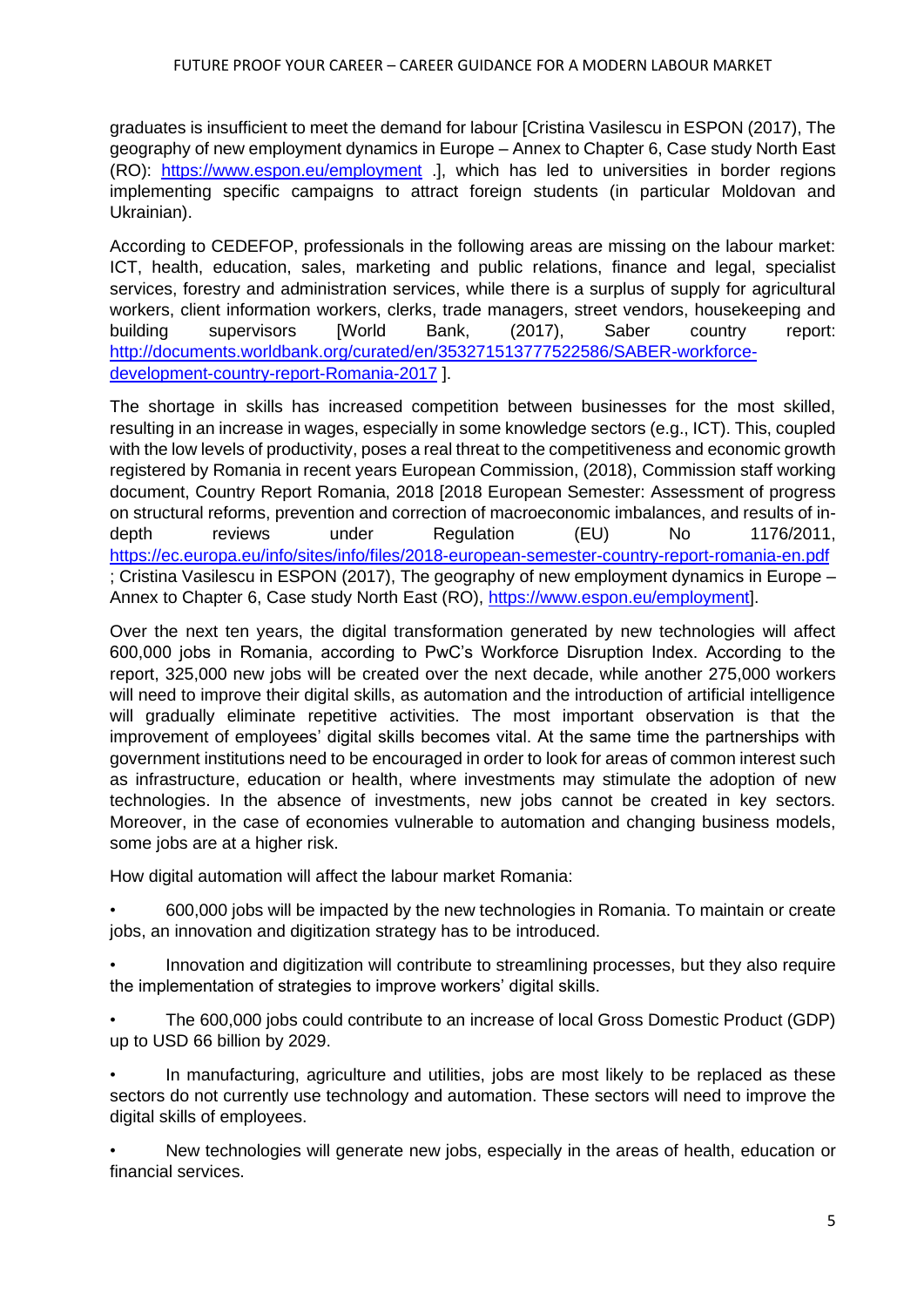The most influenced firms by digitalization are 80% in IT and 80% in media and advertising, followed by 75% in financial /banking services. The least influenced industries by digitalization in Romania are construction / real estate, food / agriculture and transport.

If most of the utilities / energy companies are confident in digitalization but do not have the knowledge to tap this trend, whilst most transport companies (50%) are confident and say they know how to do this. [https://valoria.ro/blog/the-most-affected-industries-by-digitalization-inromania/ ]

Impact of digitalization on business growth in Romania:

The industries that expect more than 30% increase of the profit margin over the next 3 years are the following: media and advertising, IT, other services (except financial-banking). It is noteworthy that telecom companies (25%) said that digitization would lead to a decrease in their profit margin by -1% to -5% in the next years.

• The industries that expect more than 30% growth in turnover over the next 3 years are the following: research and development, media and advertising, other services. On the other hand, we notice that 25% of media and advertising companies expect a -5% to -10% decrease in turnover over the next 3 years. Also, 20% of construction / real estate companies forecast a decrease in turnover between -10% and -20%.

There are industries that expect an increase in the number of employees because of digitalization and industries expecting a fall of this indicator. However, the industries expecting a 30% fall in the number of employees over the next 3 years are IT and trade.

• The industries that expect more than 30% increase of the company's value because of digitalization are the following: research and development, media and advertising, and IT. The most pessimistic answers came from services other than financial-banking, because 25% of them expect a decrease in the company's value between -5% and -10% due to digitalization.

[http://business-review.eu/tech/digital-transformation-to-affect-600000-jobs-in-romania-over-thenext-decade-pwc-report-says-202815]

By 2021, the Romanian labor market will need more than 1 million employees to support economic growth, according to Adela Jansen, Coalition for Romania's Development (CDR) coordinator.

The Labor Force Barometer study, conducted by PwC Romania for CDR, shows that Romania is among the top European countries in terms of the percentage of working-age population out of the labor market, with over 34 percent being exceeded only by Italy and Croatia. Beyond retirees and people in various forms of education, there are over 1 million active people who are not officially involved in any kind of economic activity and the number of unemployed is about 400,000.

By 2022, augmentation of existing jobs through technology may free up workers from the majority of data processing and information search tasks—and may also increasingly support them in high-value tasks such as reasoning and decision-making as augmentation becomes increasingly common over the coming years as a way to supplement and complement human labour. [The Future of Job Report - [http://www3.weforum.org/docs/WEF\\_Future\\_of\\_Jobs\\_2018.pdf\]](http://www3.weforum.org/docs/WEF_Future_of_Jobs_2018.pdf).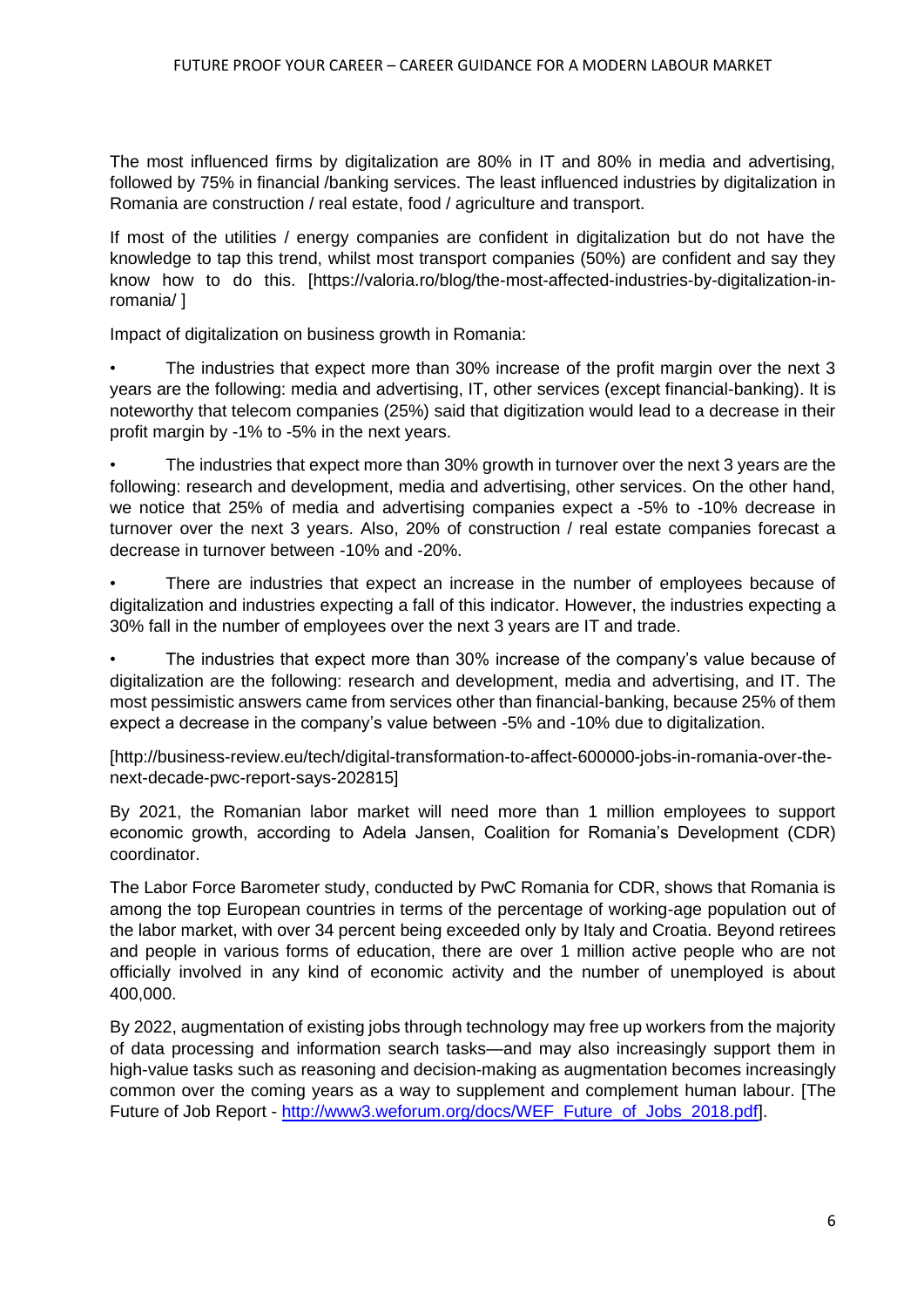**1.2** Drawing on Country and EU research, can you describe what skills will be most needed in the future world of work?

*Note:*

1. Having identified where job losses are likely to happen, what skills/upskilling will be most needed?

2. What steps are being taken in your Country to address the challenges and skills gap, particularly for low skilled workers and those of low educational attainment and disabilities? *(National and Local initiatives, training etc..)*

3. What recommendations are being made for low skilled workers, in the future labour market in your Country and/or at EU level?



As the Fourth Industrial Revolution unfolds, companies are seeking to harness new and emerging technologies to reach higher levels of efficiency of production and consumption, expand into new markets, and compete on new products for a global consumer base composed increasingly of digital natives. More and more, employers are therefore also seeking workers with new skills from further afield to retain a competitive edge for their enterprises and expand their workforce productivity. Some workers are experiencing rapidly expanding opportunities in a variety of new and emerging job roles, while others are experiencing a rapidly declining outlook in a range of job roles traditionally considered 'safe bets' and gateways to a lifetime career.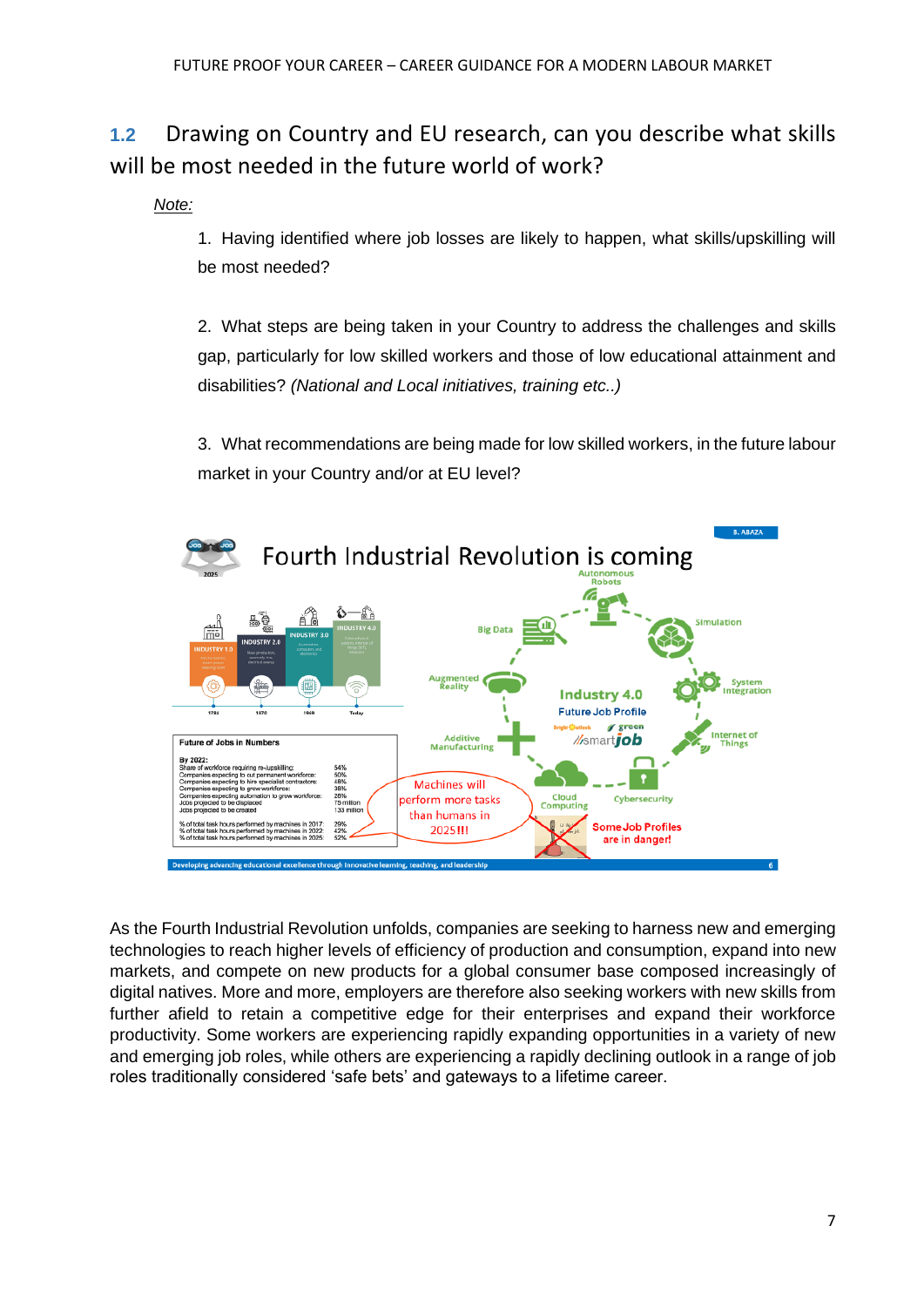

Emerging job roles for Eastern Europe in 2022

- Software and Applications Developers and Analysts
- Managing Directors and Chief Executives
- Sales and Marketing Professionals
- Data Analysts and Scientists
- General and Operations Managers
- Sales Representatives, Wholesale and Manufacturing,
- Technical and Scientific Products
- Human Resources Specialists
- Financial Analysts
- Assembly and Factory Workers
- Information Security Analysts

Steps taken in Romania to address the challenges and skills gap, particularly for low skilled workers and those of low educational attainment and disabilities

In 2015 Romanian Government approved, by Decision, the National Strategy for the Digital Agenda for Romania - 2020. The document takes over and adapts to the situation of our country, the elements of the Digital Agenda for Europe, one of the seven flagship initiatives of the Europe Strategy 2020.

National Strategy for the Digital Agenda sets out four areas of action as follows:

1. e-Government, Interoperability, Cyber Security, Cloud Computing and Social Media - field which aims to increase efficiency and reduce costs in the public sector in Romania by modernizing the administration;

2. ICT in education, culture and health - field which aims to support these technologies at the sectoral level;

3. ICT in e-commerce, and research, development and innovation in ICT - area aimed at regional comparative advantages of Romania, and backs growth in the private sector;

4. Broadband and digital infrastructure services - aimed at ensuring social inclusion field.

[https://www.gov.ro/en/government/cabinet-meeting/national-strategy-on-the-digital-agenda-forromania-2020]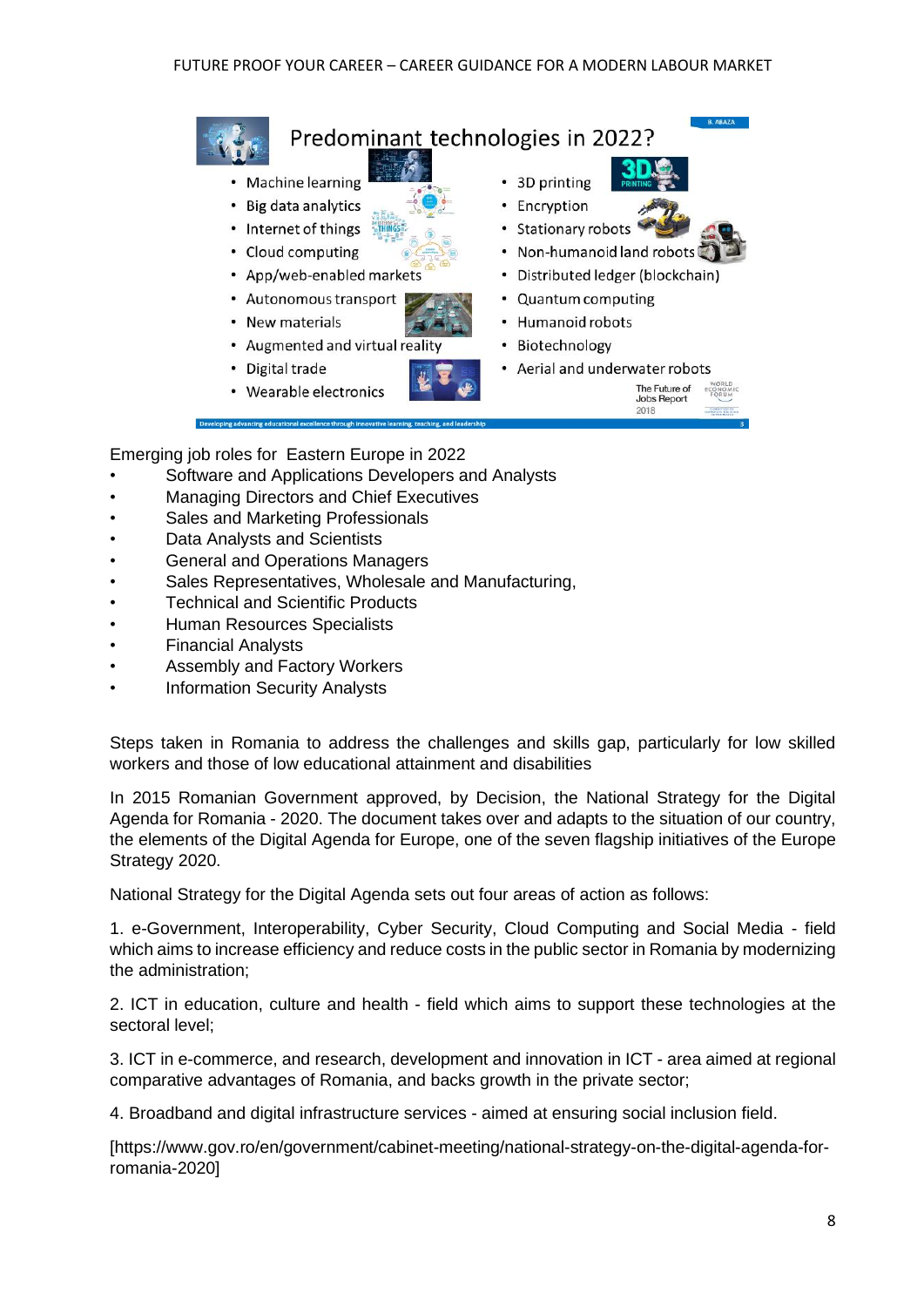

[https://skillspanorama.cedefop.europa.eu/en/analytical\_highlights/romania-mismatch-priorityoccupations]

Future employment growth (in %) in Romania in 2018-2030 across sectors



SKILLS PANORAMA

Future employment growth mean in Romania over the period 2018-2030 is estimated at 5. Professionals exhibit the highest value equal to 25.2, while Trades workers the lowest equal to - 22.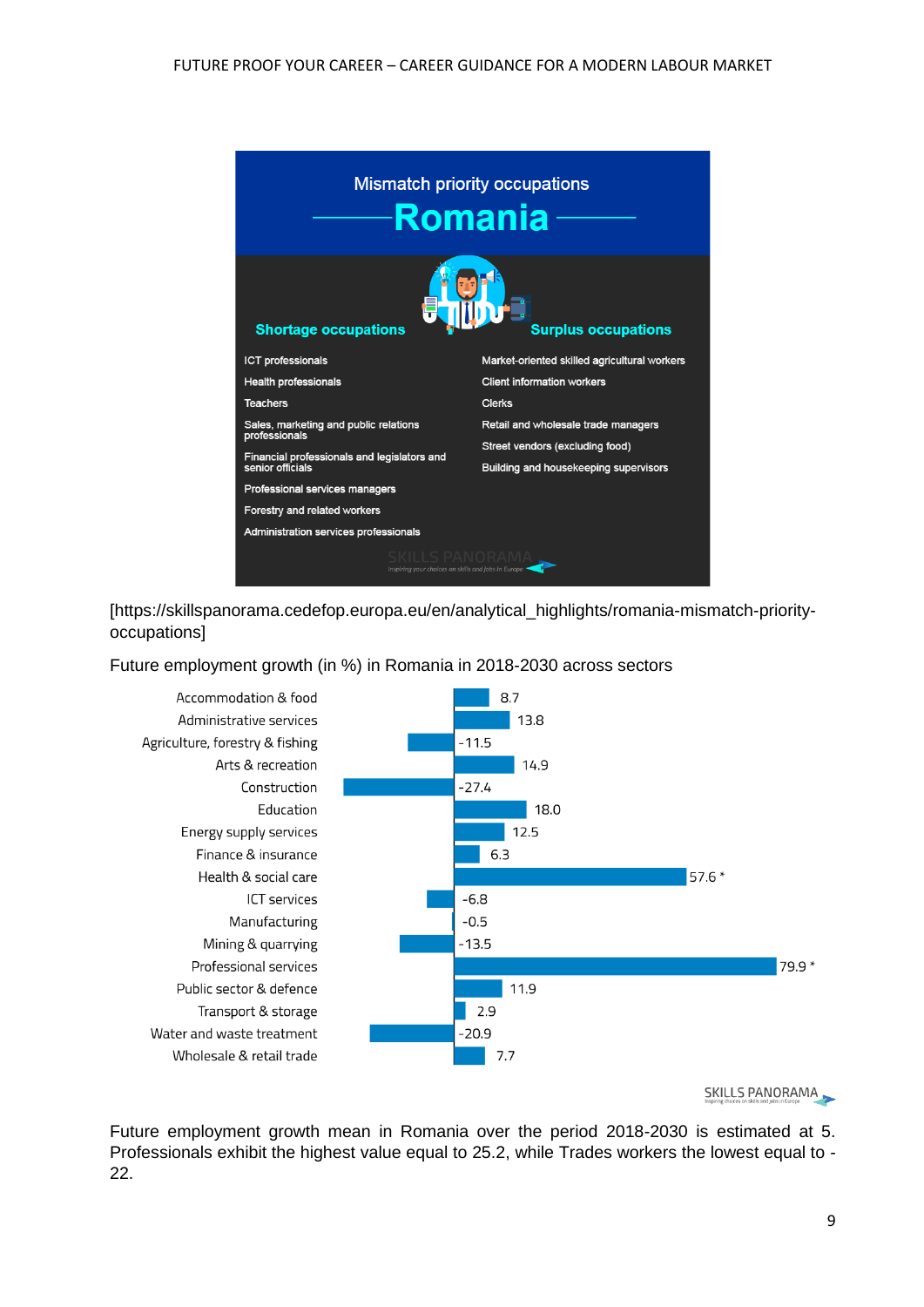

[https://skillspanorama.cedefop.europa.eu/en/countries/romania]

Emerging skills in 2022 for Eastern Europe:

- Creativity, originality and initiative
- Analytical thinking and innovation
- Active learning and learning strategies
- Technology design and programming
- Emotional intelligence
- Critical thinking and analysis
- Leadership and social influence
- Complex problem-solving
- Systems analysis and evaluation
- Reasoning, problem-solving and ideation

[The Future of Job Report - [http://www3.weforum.org/docs/WEF\\_Future\\_of\\_Jobs\\_2018.pdf\]](http://www3.weforum.org/docs/WEF_Future_of_Jobs_2018.pdf).

Automation will accelerate the shift in required workforce skills we have seen over the past 15 years. McKinsey Global Institute research finds that the strongest growth in demand will be for technological skills, the smallest category today, which will rise by 55 percent and by 2030 will represent 17 percent of hours worked, up from 11 percent in 2016. This surge will affect demand for basic digital skills as well as advanced technological skills such as programming. Demand for social and emotional skills such as leadership and managing others will rise by 24 percent, to 22 percent of hours worked. Demand for higher cognitive skills will grow moderately overall, but will rise sharply for some of these skills, especially creativity.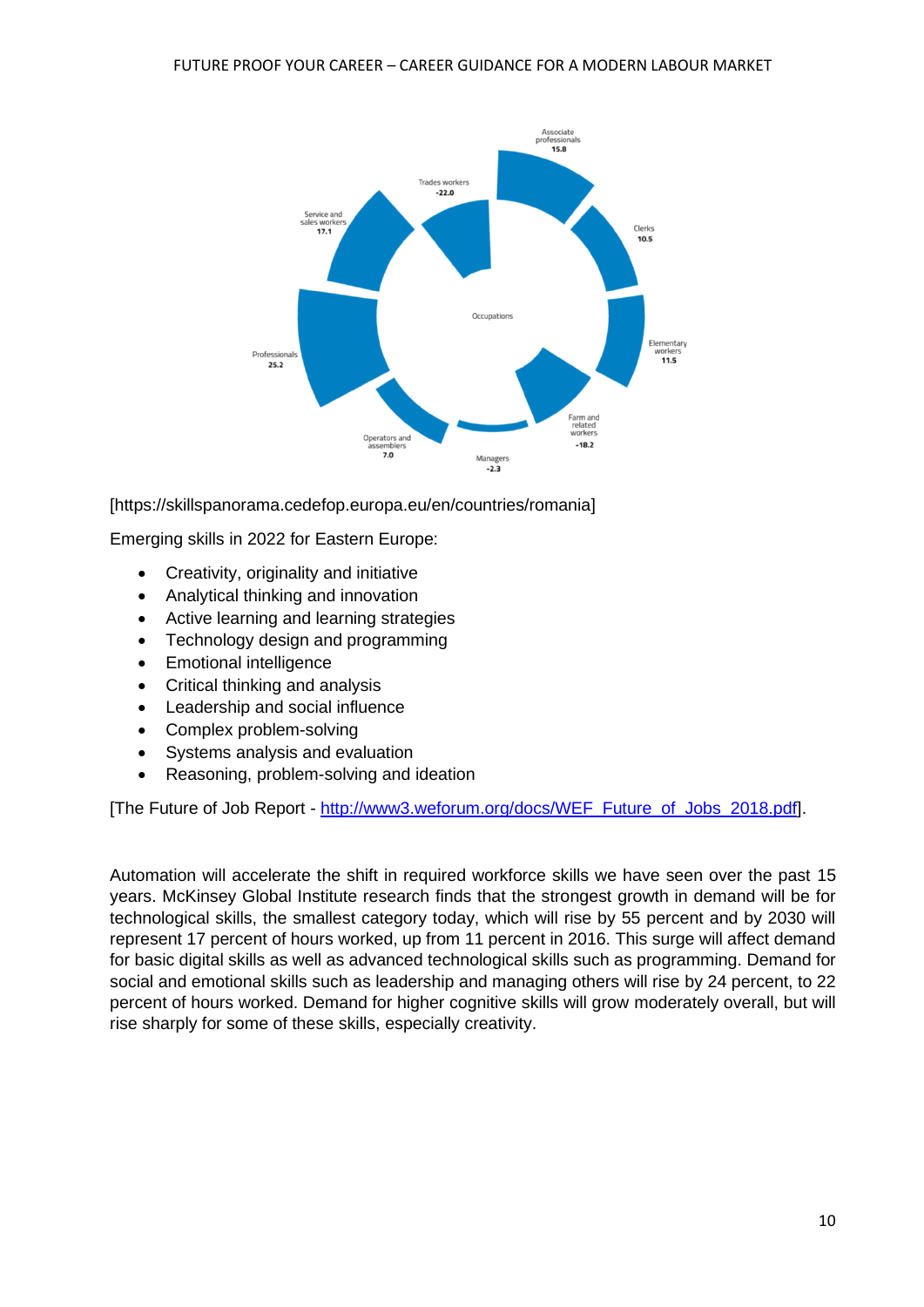

SOURCE: McKinsey Global Institute workforce skills model; McKinsey Global Institute analysis

Social and emotional skills will grow rapidly, along with technological skills and some advanced cognitive skills, while basic cognitive and manual skills will decline.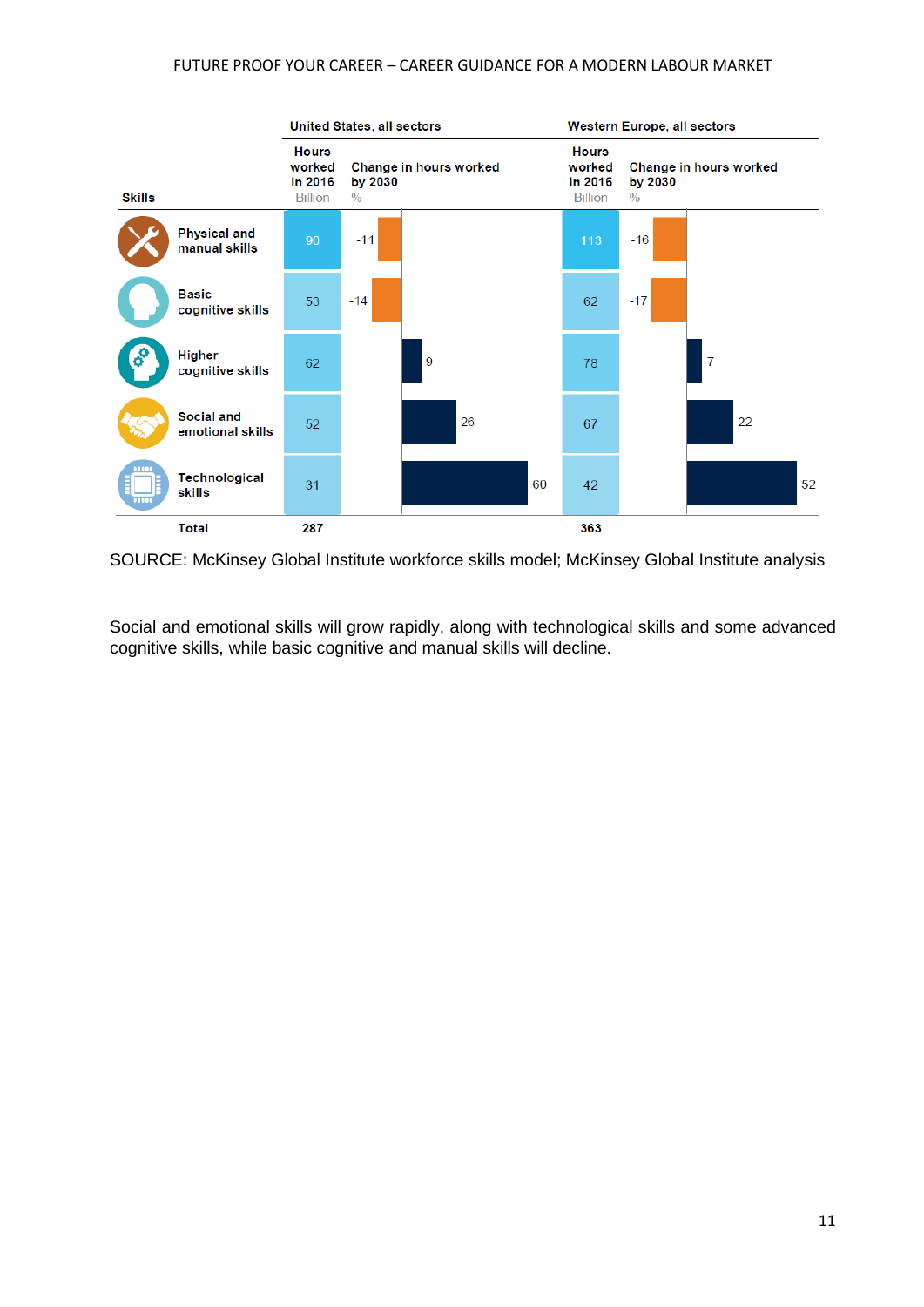| Based on McKinsey Global Institute workforce skills model<br>Low<br>High |                                              |                                                        |                               |       |                                             |                               |                                             |    |
|--------------------------------------------------------------------------|----------------------------------------------|--------------------------------------------------------|-------------------------------|-------|---------------------------------------------|-------------------------------|---------------------------------------------|----|
|                                                                          |                                              |                                                        | <b>Hours</b>                  |       | <b>United States, all sectors</b>           | <b>Hours</b>                  | <b>Western Europe, all sectors</b>          |    |
| Category                                                                 |                                              | Skill                                                  | worked<br>in 2016.<br>billion |       | <b>Change in hours</b><br>worked by 2030, % | worked<br>in 2016,<br>billion | <b>Change in hours</b><br>worked by 2030, % |    |
|                                                                          | Physical<br>and                              | General equipment                                      |                               | $-24$ |                                             |                               | -27                                         |    |
|                                                                          | manual                                       | operation and navigation<br>General equipment repair   |                               |       |                                             |                               |                                             |    |
|                                                                          | skills                                       | and mechanical skills                                  |                               | -9    |                                             |                               | -11                                         |    |
|                                                                          |                                              | Craft and technician skills                            |                               | -2    |                                             |                               | -21                                         |    |
|                                                                          |                                              | Fine motor skills                                      |                               | -8    |                                             |                               | -15                                         |    |
|                                                                          |                                              | Gross motor skills and<br>strength                     |                               | -9    |                                             |                               | -10                                         |    |
|                                                                          |                                              | Inspecting and monitoring<br>skills                    |                               | $-20$ |                                             |                               | $-25$                                       |    |
|                                                                          | <b>Basic</b><br>cognitive                    | Basic literacy, numeracy,<br>and communication         |                               | -6    |                                             |                               | -8                                          |    |
|                                                                          | skills                                       | Basic data input and                                   |                               |       |                                             |                               |                                             |    |
|                                                                          |                                              | processing                                             |                               | $-19$ |                                             |                               | -23                                         |    |
|                                                                          | <b>Higher</b><br>cognitive writing<br>skills | Advanced literacy and                                  |                               | $-10$ |                                             |                               | -8                                          |    |
|                                                                          |                                              | Quantitative and statistical<br>skills                 |                               | -2    |                                             |                               | 2                                           |    |
|                                                                          |                                              | Critical thinking and<br>decision making               |                               |       | 17                                          |                               | 8                                           |    |
|                                                                          |                                              | Project management                                     |                               |       | 2                                           |                               | 3                                           |    |
|                                                                          |                                              | Complex information pro-<br>cessing and interpretation |                               |       | 18                                          |                               | 18                                          |    |
|                                                                          |                                              | Creativity                                             |                               |       | 40                                          |                               | 30                                          |    |
|                                                                          | <b>Social</b><br>and<br>emo-                 | Advanced communication<br>and negotiation skills       |                               |       | 27                                          |                               | 26                                          |    |
|                                                                          | tional<br>skills                             | Interpersonal skills and<br>empathy                    |                               |       | 30                                          |                               | 21                                          |    |
|                                                                          |                                              | Leadership and managing<br>others                      |                               |       | 33                                          |                               | 27                                          |    |
|                                                                          |                                              | Entrepreneurship and<br>initiative-taking              |                               |       | 33                                          |                               | 32                                          |    |
|                                                                          |                                              | Adaptability and<br>continuous learning                |                               |       | 24                                          |                               | 24                                          |    |
|                                                                          |                                              | Teaching and training<br>others                        |                               |       | 14                                          |                               | 8                                           |    |
|                                                                          | Techno-<br>logical                           | Basic digital skills                                   |                               |       | 69                                          |                               | 65                                          |    |
|                                                                          | skills                                       | Advanced IT skills and<br>programming                  |                               |       | 91                                          |                               |                                             | 92 |
|                                                                          |                                              | Advanced data analysis<br>and mathematical skills      |                               |       | 25                                          |                               | 22                                          |    |
|                                                                          |                                              | Technology design, engin-<br>eering, and maintenance   |                               |       | 31                                          |                               | 20                                          |    |
|                                                                          |                                              | Scientific research and<br>development                 |                               |       | 28                                          |                               | 25                                          |    |

[SKILL SHIFT AUTOMATION AND THE FUTURE OF THE WORKFORCE, McKinsey Global Institute, MAY 2018]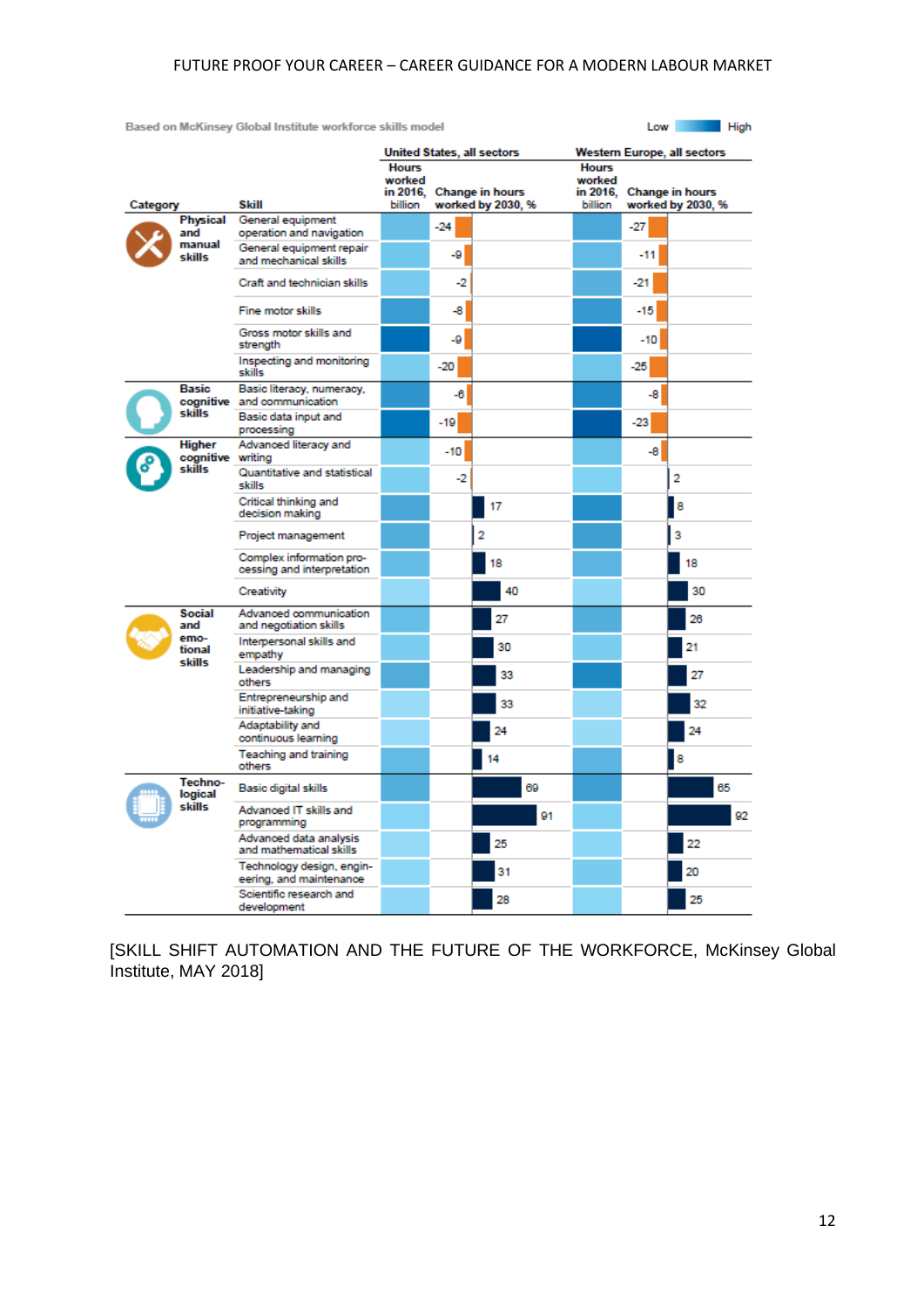## <span id="page-12-0"></span>**2. Theoretical Approach**

<span id="page-12-1"></span>**2.1** Identify and explore relevant theories and research evidence which can be used to inform project and tool development

## *Note:*

### *Review of formal and non-formal Learning*

- 1. Please provide an up to date definition of formal and non-formal learning
- 2. What are the characteristics of formal and non-formal learning?

3. Are you aware of any methods and/or tools for testing/validating formal and non formal learning, if so, what are they? Why do you like them? How do they relate to FYC client group?

Learning is the process of acquiring new, or modifying existing, knowledge, behaviors, skills, values, or preferences. [Richard Gross, Psychology: The Science of Mind and Behaviour 6E, Hachette UK, ISBN 978-1-4441-6436-7.]

Formal learning is education normally delivered by trained teachers in a systematic intentional way within a school, higher education or university. [ https://en.wikipedia.org/wiki/Formal\_learning]

Formal learning is provided by education systems and follows a syllabus and is intentional in the sense that learning is the goal of all the activities learners engage in. Learning outcomes are measured by tests and other forms of assessment. [https://www.coe.int/en/web/langmigrants/formal-non-formal-and-informal-learning]

Non-formal learning takes place outside formal learning environments but within some kind of organisational framework. It arises from the learner's conscious decision to master a particular activity, skill or area of knowledge and is thus the result of intentional effort. [https://www.coe.int/en/web/lang-migrants/formal-non-formal-and-informal-learning]

Informal learning takes place outside schools and colleges and arises from the learner's involvement in activities that are not undertaken with a learning purpose in mind. Informal learning is involuntary and an inescapable part of daily life; for that reason, it is sometimes called experiential learning. Learning that is formal or non-formal is partly intentional and partly incidental: when we consciously pursue any learning target we cannot help learning things that are not part of that target. [https://www.coe.int/en/web/lang-migrants/formal-non-formal-andinformal-learning]

Active Learning refers to understanding the implications of new information for both current and future problem-solving and decision-making. Active learning refers to a broad range of teaching strategies which engage students as active participants in their learning during class time with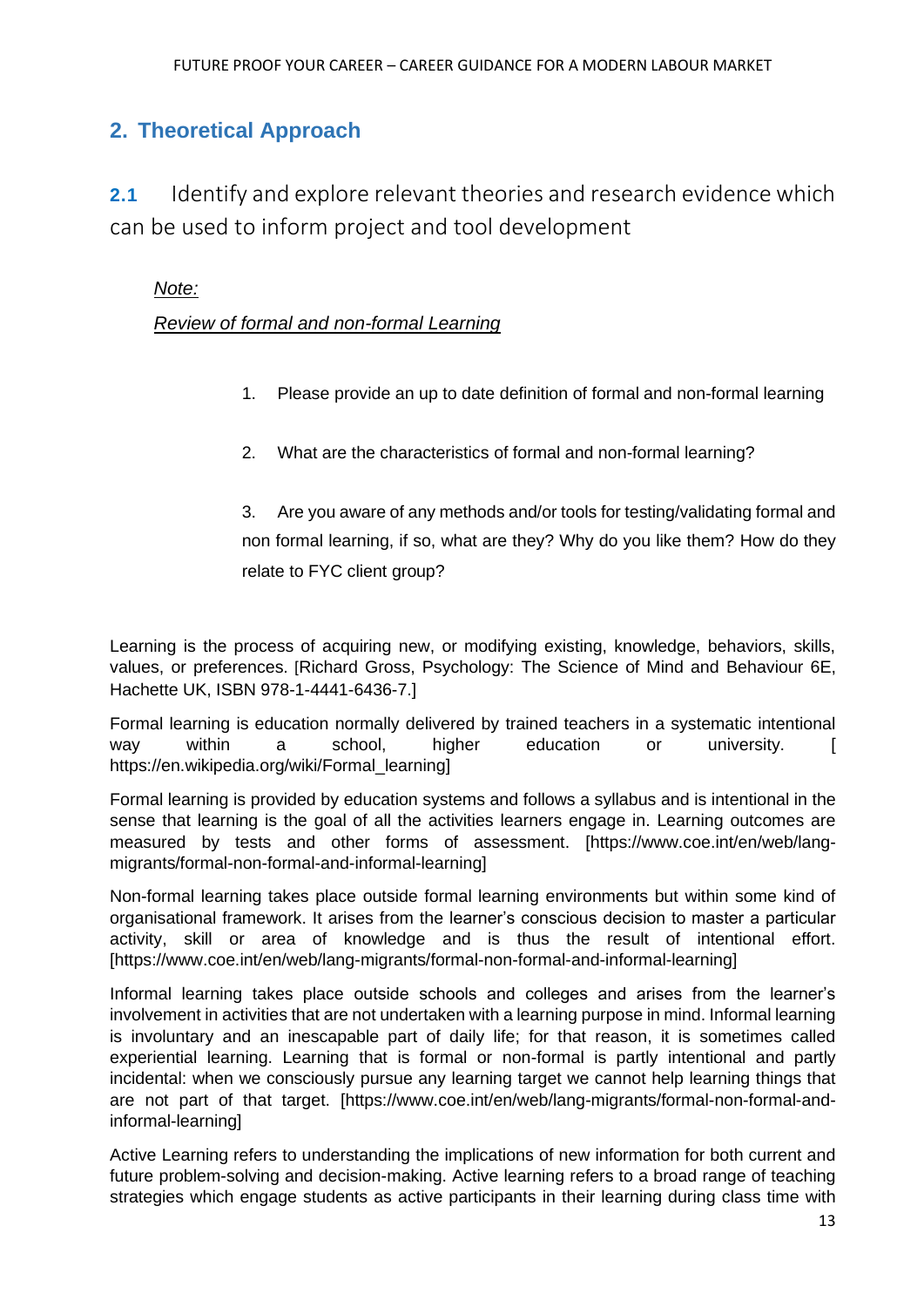their instructor. Typically, these strategies involve some amount of students working together during class, but may also involve individual work and/or reflection. These teaching approaches range from short, simple activities like journal writing, problem solving and paired discussions, to longer, involved activities or pedagogical frameworks like case studies, role plays, and structured team-based learning. [https://cei.umn.edu/active-learning]

*European guidelines for validating non*‑*formal and informal learning* made by The European Centre for the Development of Vocational Training (Cedefop) in 2009 presents the conclusions of more than two years of intensive exchange of experiences - involving representatives from more than 20 European countries - in validating non-formal and informal learning.

In the *Cedefop analytical framework for developing upskilling pathways for adults*, the Skills assessment (also "skills audit" or "skill profiling") is a process in which an individual's learning outcomes are checked against specific reference points or standards. It is usually referred to as a "skills audit" or "skill profiling".

In the context of upskilling pathways, skills assessment is focused on the identification and documentation of skills, knowledge and competences that a person has acquired in any context (formal, non-formal and informal) and of any gaps in relation to their desired level of skills. Skills assessment will result in a statement of skills of an individual, which can be the basis for planning the next steps in training (Key areas: Tailored learning offer(s) leading to a formal qualification and/or with work-based learning) or for the validation and recognition of skills.

[https://www.cedefop.europa.eu/files/cedefop\_af\_upskilling\_pathways\_20-21.05.2019.pdf]

## <span id="page-13-0"></span>3. Identifying and Measuring Soft skills for the Future Labour Market

## **3.1** Review of theories which underpin INFORM and identifying and measuring soft skills

#### *Note:*

*Thinking about the current theories which underpin the INFORM tool, please identify relavant and up to date research in these common areas.*

*Explore and document the process of recognising worker oriented skills. For example: as identified in O\*NET, worker characteristics, requirement and experience requirements. Soft, digital and cognitive skills recognition*

*1.* Reviewing the theories which underpin the INFORM tool, do you think that they are still relevant? If so, why? If not, please provide up to date literature and research. *(for example does 'hardiness', described as inner strength that allows people to overcome stressful events (Kobasa 1979), need to be replaced with a more current theory such as resilience?)*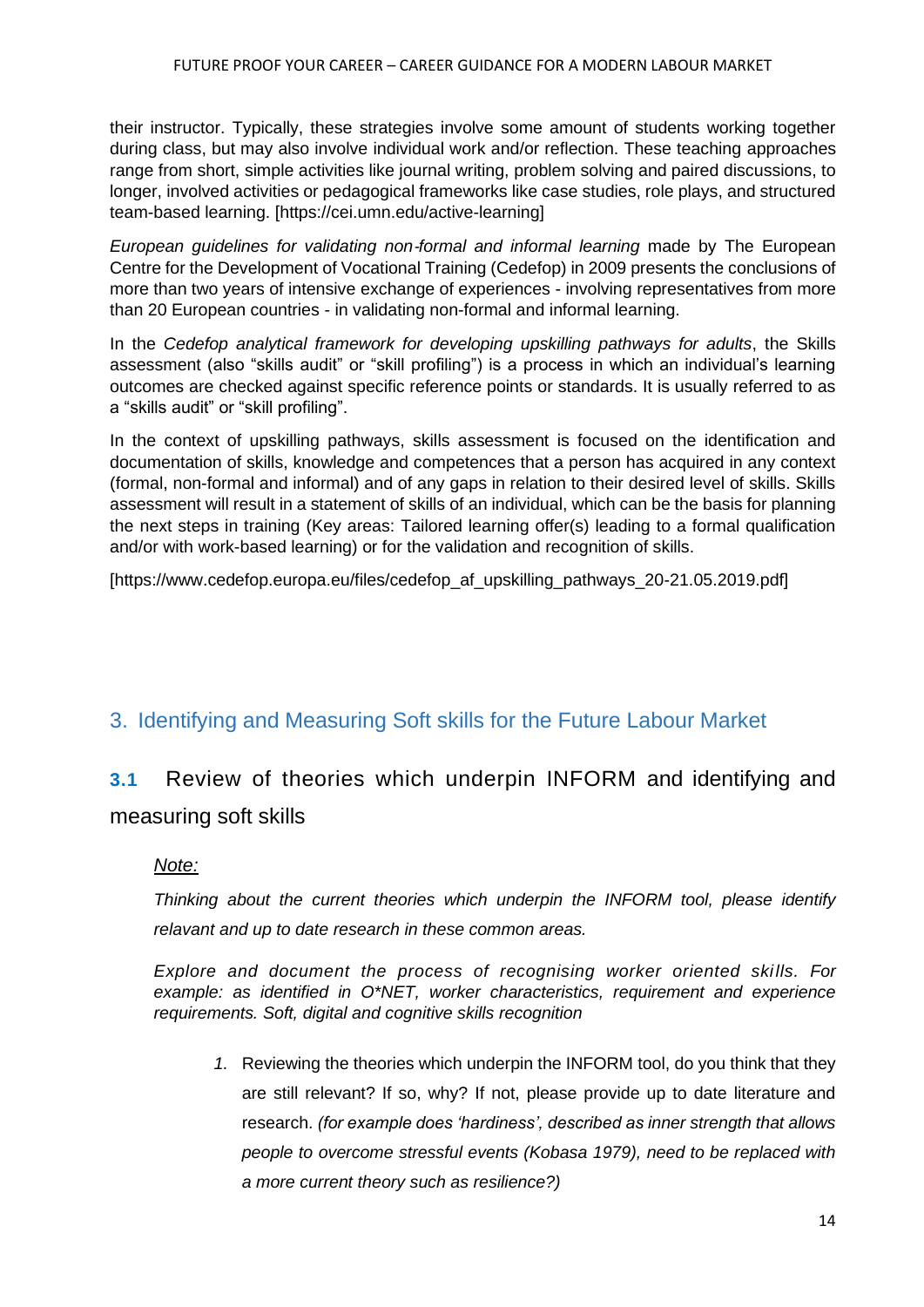- *2.* Are there any relevant soft skills frameworks which you find useful and applicable to the target group? If so, why?
- 3. What existing tools and methods are present to identify, measure and/or recognise soft and cognitive skills (worker orientated skills) both nationally and in an EU context? (Technology, Initiatives, EU projects etc..)

Inform Project identified 9 relevant theories to guide the project development: Emotional Intelligence, Hardiness, Experiential Learning, Tacit Knowledge, Competency, Social Learning Theory, Positive Psychology, Feed Forward, Client Centred Therapy. Most of them are still solid in the further use of the actual project.

Reviewing the theories which underpin the INFORM tool we consider they are still relevant. The key element is the way how we adapt them for the actual context where both formal and informal environments are changing and the animations of the tool which depict everyday activities should be updated.

Inform tool contains three sides to the tool creation, the front‑end of the tool (common everyday activities), what is seen when doing the assessment; the backend of the tool (task analysis of everyday activities), the hidden competence weighting; and the interview where the client is given the results combining the information from the front‑end and back‑end of the tool. The first component represented by animations which represents common everyday activities should be re-analyzed in order to be updated with current and future common everyday activities.

In most other cases soft skills are most often measured using survey questions that ask respondents to self-assess their personality characteristics.

Another prominent example is the Big 5 personality inventory, a rigorously developed psychological model that distills human personality into five factors — extraversion, conscientiousness, agreeableness, neuroticism, and openness to experience.19 Big 5 personality measures — especially conscientiousness — are strongly positively correlated with educational attainment, labor market earnings, and other important life outcomes. [J. Heckman and T. Kautz, "Hard Evidence on Soft Skills," NBER Working Paper No. 18121, June 2012, and Labour Economics, 19(4), 2012, pp. 451–64.]

Some recent research uses behavioral measures such as school absences or suspensions to measure soft skills. These studies argue that behavioral measures are better because they are more predictive and less context-dependent. However, Shelly Lundberg shows that using school suspensions as a behavioral measure of impulsivity is problematic, since suspensions are also determined by school context, racial discrimination, and other unknown factors. The deeper issue with using behaviors to measure soft skills is that sometimes behaviors are too predictive — they measure the underlying soft skill, but also many other things.

Researchers ought to stop relying on convenient, off-the-shelf measures of soft skills and start creating metrics that are theoretically sound and suitable for the task at hand. I am as guilty as anyone else when it comes to using poor measures of soft skills. Here, economists may be able to learn from psychologists, who have carefully developed measures that map cleanly to underlying constructs but mostly have not subjected these measures to rigorous testing in a variety of field settings.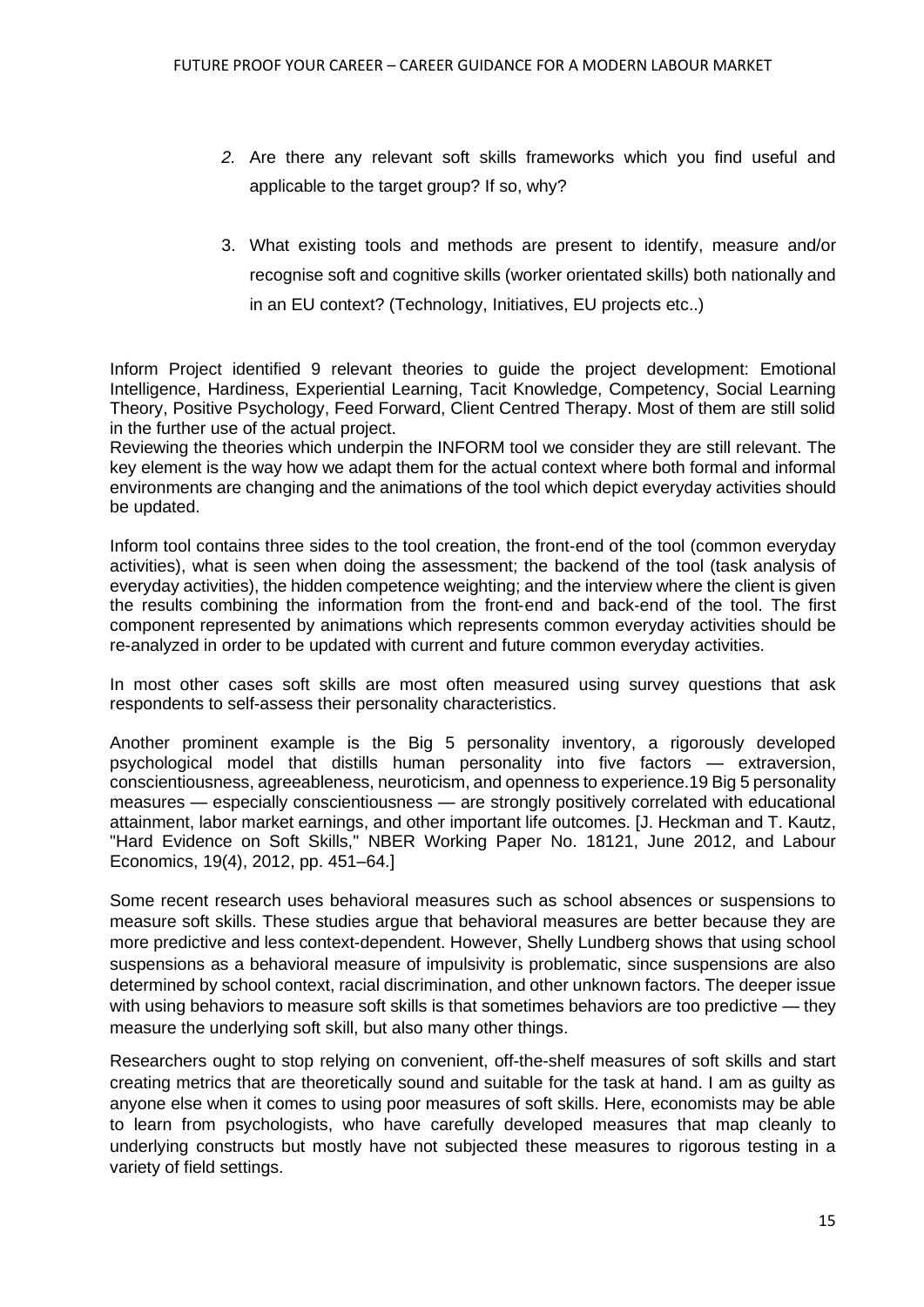One possibly useful measure of social intelligence is the Reading the Mind in the Eyes Test (RMET), a measure of emotion recognition or social sensitivity. The RMET was originally created to diagnose "theory of mind" deficits such as Asperger syndrome and high-functioning autism. However, much like IQ, psychologists have discovered that the RMET has predictive power for a wide variety of outcomes within a general population.

| <b>The</b> | Value                                                   | Soft | Skills | the | Labor | Market, |
|------------|---------------------------------------------------------|------|--------|-----|-------|---------|
|            | https://data.nber.org/reporter/2017number4/deming.html] |      |        |     |       |         |

| <b>Tool name and link</b>                | <b>Short description</b>                                                                                                                                                                                                                                                                          |
|------------------------------------------|---------------------------------------------------------------------------------------------------------------------------------------------------------------------------------------------------------------------------------------------------------------------------------------------------|
| 123Test                                  | Free IQ tests, career tests, and personality                                                                                                                                                                                                                                                      |
| https://www.123test.com/competency-test/ | tests                                                                                                                                                                                                                                                                                             |
| Kandio - https://kand.io/                | Assessment tests made from the best experts<br>across a range of technologies.                                                                                                                                                                                                                    |
| eSkill - https://www.eskill.com/         | eSkill is an online skills assessment solution<br>which helps organizations deploy the most<br>accurate, valid tests for pre-employment and<br>skills gap assessments.                                                                                                                            |
| Owiwi - https://www.owiwi.co.uk/product/ | Owiwi uses gamification to enhance the<br>recruitment experience, turning it into a skill-<br>revealing journey of self-knowledge.                                                                                                                                                                |
| Mercer Mettl - https://mettl.com/en/     | Mercer Mettl is an online talent assessments<br>platform which can help you measure your<br>candidates' skills, personality and ability. You<br>can choose from their test library of different<br>psychometric, cognitive and technical test or<br>get custom test built for your specific needs |

Relevant skills assessment tools:

## <span id="page-15-0"></span>4. **Summary of Desk Research**

#### *Note:*

*Please summarize your desk research here, making reference and connections to automation in the workplace and the changes required to the previous INFORM tool*

In Romania there is a mismatch between education and the labour market. In fact, tertiary education is still significantly below the EU average. Furthermore, adult learning remains particularly low (1.2 % in 2016) compared to the EU average (10.8 %), despite the need for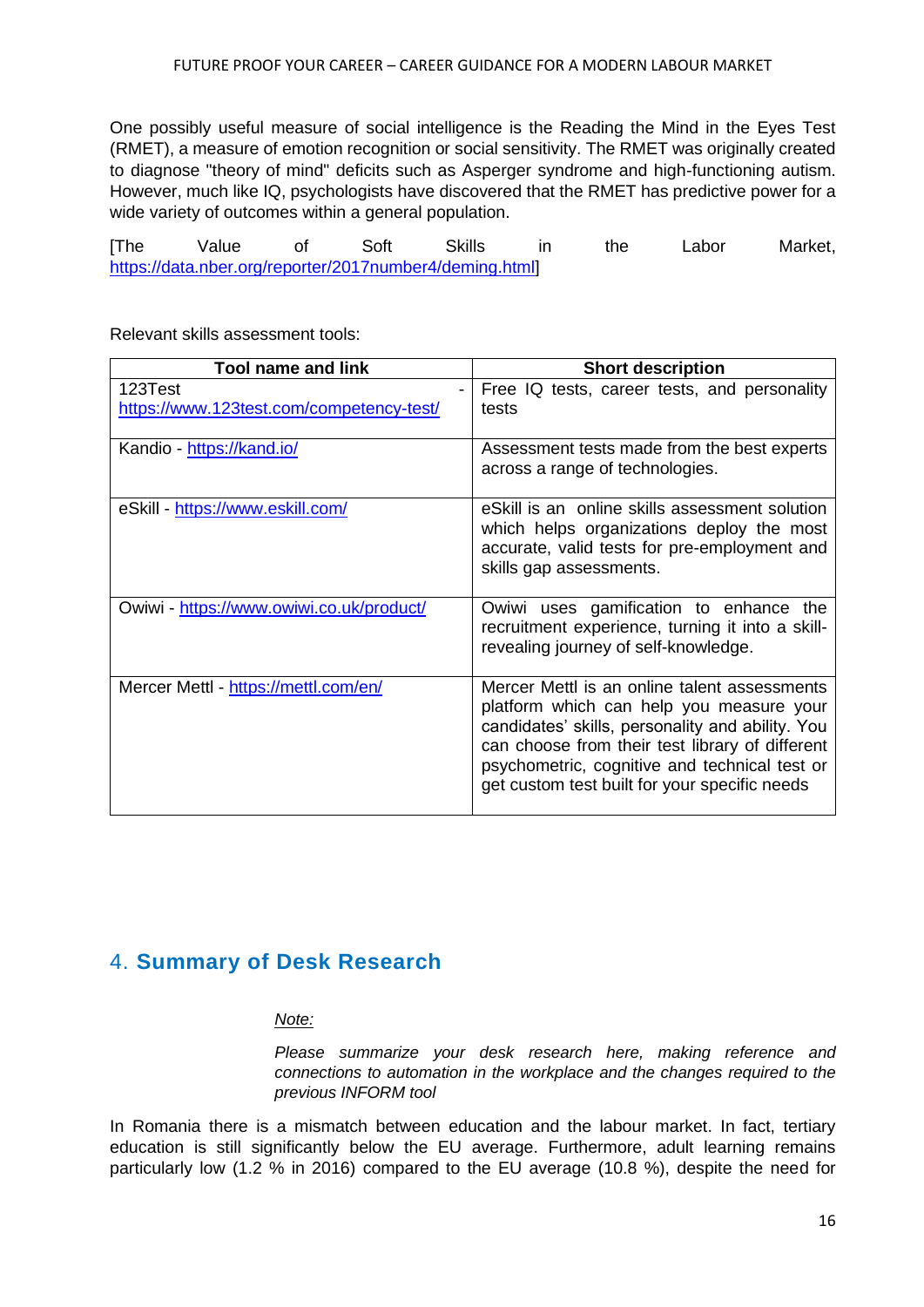upskilling, and the market relevance of vocational training is insufficient [European Commission (2018) Commission staff working document, Country Report Romania 2018.]

Over the next ten years, the digital transformation generated by new technologies will affect 600,000 jobs in Romania, according to PwC's Workforce Disruption Index. According to the report, 325,000 new jobs will be created over the next decade, while another 275,000 workers will need to improve their digital skills, as automation and the introduction of artificial intelligence will gradually eliminate repetitive activities.

For Eastern Europe the emerging skills in 2020 will be the following combination of interpersonal and cognitive skills are in 2022:

- Creativity, originality and initiative
- Analytical thinking and innovation
- Active learning and learning strategies
- Technology design and programming
- Emotional intelligence
- Critical thinking and analysis
- Leadership and social influence
- Complex problem-solving
- Systems analysis and evaluation
- Reasoning, problem-solving and ideation

[The Future of Job Report - http://www3.weforum.org/docs/WEF\_Future\_of\_Jobs\_2018.pdf].

McKinsey Global Institute research finds that the strongest growth in demand will be for technological skills, the smallest category today, which will rise by 55 percent and by 2030 will represent 17 percent of hours worked, up from 11 percent in 2016. This surge will affect demand for basic digital skills as well as advanced technological skills such as programming. Demand for social and emotional skills such as leadership and managing others will rise by 24 percent, to 22 percent of hours worked. Demand for higher cognitive skills will grow moderately overall, but will rise sharply for some of these skills, especially creativity.

The importance of 21<sup>st</sup> century skills have an even stronger emphasis on cognitive competencies and learning strategies. System skills – Judgment and Decision-making, Systems Analysis and Systems Evaluation – feature prominently.

The need for social and emotional skills including initiative taking and leadership will also rise sharply, and among higher cognitive skills, creativity and complex information and problem solving will also become significantly more important. In a more automated future, when machines are capable of taking on many more rote tasks, these skills will become increasingly important precisely because machines are still far from able to provide expertise and coaching or manage complex relationships.

The skill shift is not only a challenge, it is an opportunity and retraining (or "reskilling") become the imperative of the coming decade. The jobs of the future will be more skill-intensive.

The development of the sort of soft skills likely to be in most demand in the future, complex reasoning, critical thinking, creativity and socio-emotional intelligence, are all best absorbed through hands-on experience rather than being learned by reading or listening.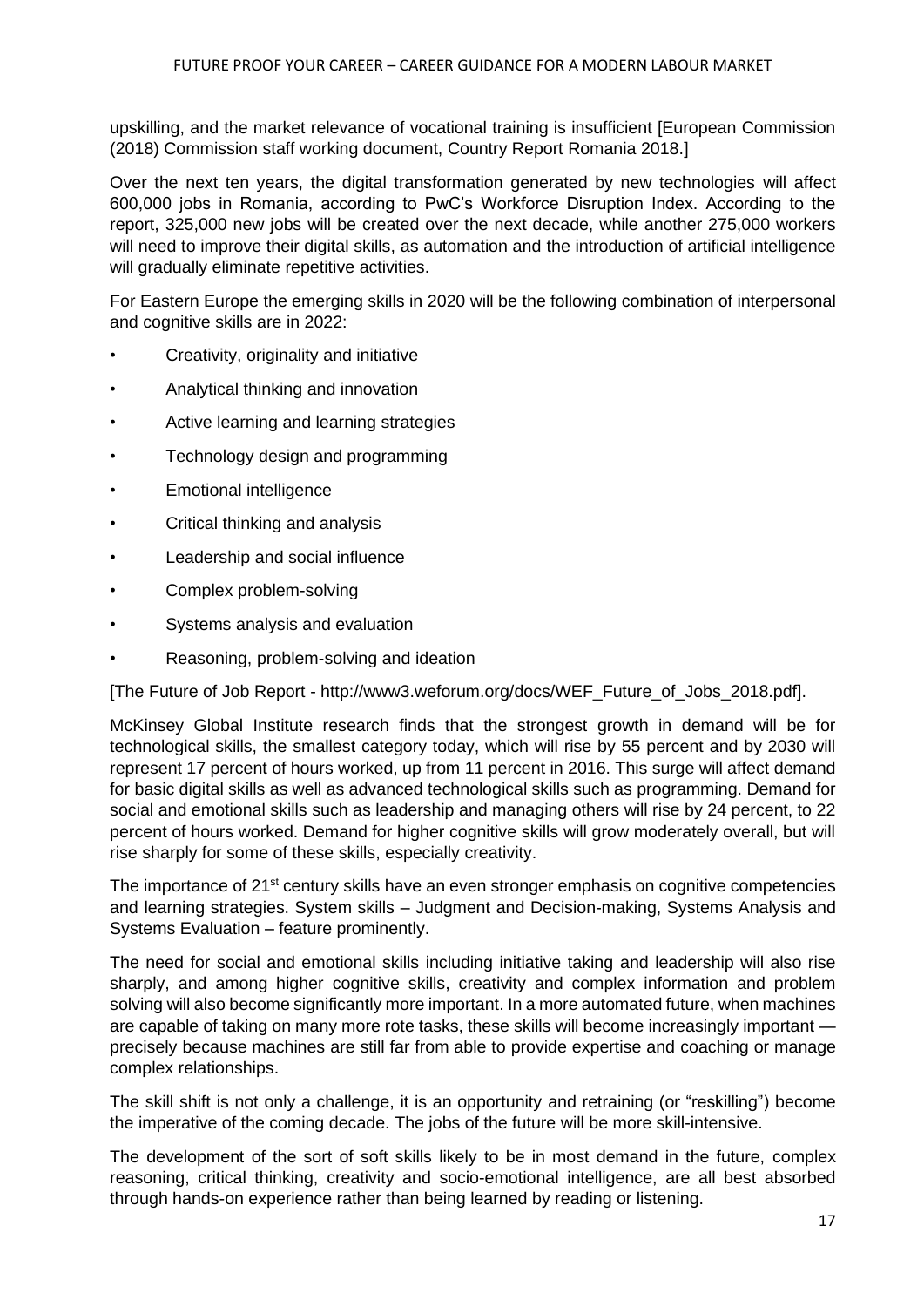Social, emotional, and technological skills are becoming more crucial as intelligent machines take over more physical, repetitive, and basic cognitive tasks.

Inform Project identified 9 relevant theories to guide the project development: Emotional Intelligence, Hardiness, Experiential Learning, Tacit Knowledge, Competency, Social Learning Theory, Positive Psychology, Feed Forward, Client Centred Therapy. Most of them are still solid in the further use of the actual project.

Reviewing the theories which underpin the INFORM tool we consider they are still relevant. The key element is the way how we adapt them for the actual context where both formal and informal environments are changing.

There are some other online tools which try to measure or to assess competencies. Most of them are based on survey questions that ask respondents to self-assess their personality characteristics.

The design model of the online INFORM tool can be preserved and improved because it can be used in a positive style in order to help the client to become aware of their hidden skills and tacit abilities gained from everyday activities. The tool identifies for the client the skills they have developed through their day-to-day activities that they possibly are not aware of.

Inform tool contains three sides to the tool creation, the front-end of the tool (common everyday activities), what is seen when doing the assessment; the backend of the tool (task analysis of everyday activities), the hidden competence weighting; and the interview where the client is given the results combining the information from the front‑end and back‑end of the tool. The first component represented by animations which represents common everyday activities should be re-analyzed in order to be updated with current and future common everyday activities. Because the strongest growth in demand will be for technological skills and social and emotional skills the process of identifying the common everyday activities related to those skills will play an important role in updating the investigation tool of the Inform model.

This investigation approach of the Inform tool based on animations which represents common everyday activities represents an important competitive advantage because it can give a better accuracy of the skills measurement.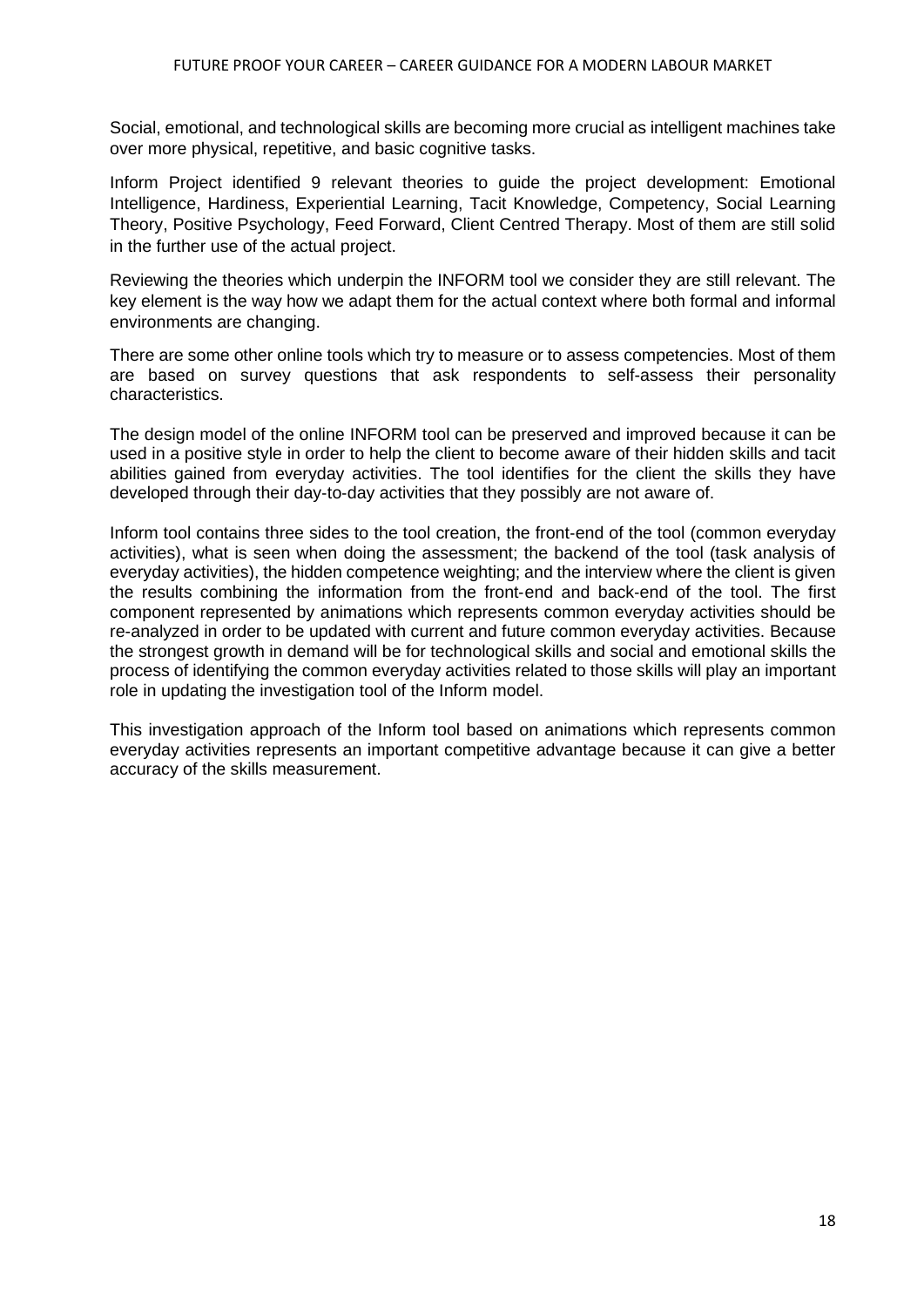## <span id="page-18-0"></span>**5. Qualitative inquiry in the partner countries**

5.1 Please summarise how you implemented the interviews and focus groups and give us feedback of the people involved.

*Note:*

*Please describe the methods you used to gather the information (e.g. interviews or focus groups with guidance provider, employers and clients)*

*Please describe the range and types of interviewees/focus groups that you targeted (and how and why you made these choices). State how many you interviewed, the timeframe in which you operated and the method(s) that you interviewed (e.g. telephone, face-to-face, skype, a mix) and how many of each etc.* 

*Please distinguish between guidance practitioners, employers and clients*

*Please then go on to describe the characteristics of your groups; how and where you organised them, how you recruited; the characteristics of the attendees and summarize the approach you took with them in terms of your facilitation and recording of the events.* 

The method used to gather the information was the interviews with guidance provider and employers.

The range and types of interviewees/focus groups targeted was influenced by the context. In order to identify guidance practitioners, we used expertise of our personnel from University POLITEHNICA of Bucharest where there is a department of Career Counseling and Guidance Center with guidance practitioners. Tree of them where interviewed face-to-face.

For identifying relevant employers, we succeed to have an interview with a representant of Renault Technologie Roumanie which is the most important Engineering Center from Eastern Europe with more than 2500 employees most of them are Romanian engineers graduated from our university. This is a very important employer from Romanian labor market with pertinent views about changing world of work.

Initially it was a telephone discussion which each person when the context about the project was exposed. After that an email with additional information about the project was sent to each person for preparing the interview discussion. Each interview took about 20-30min and it was face-toface.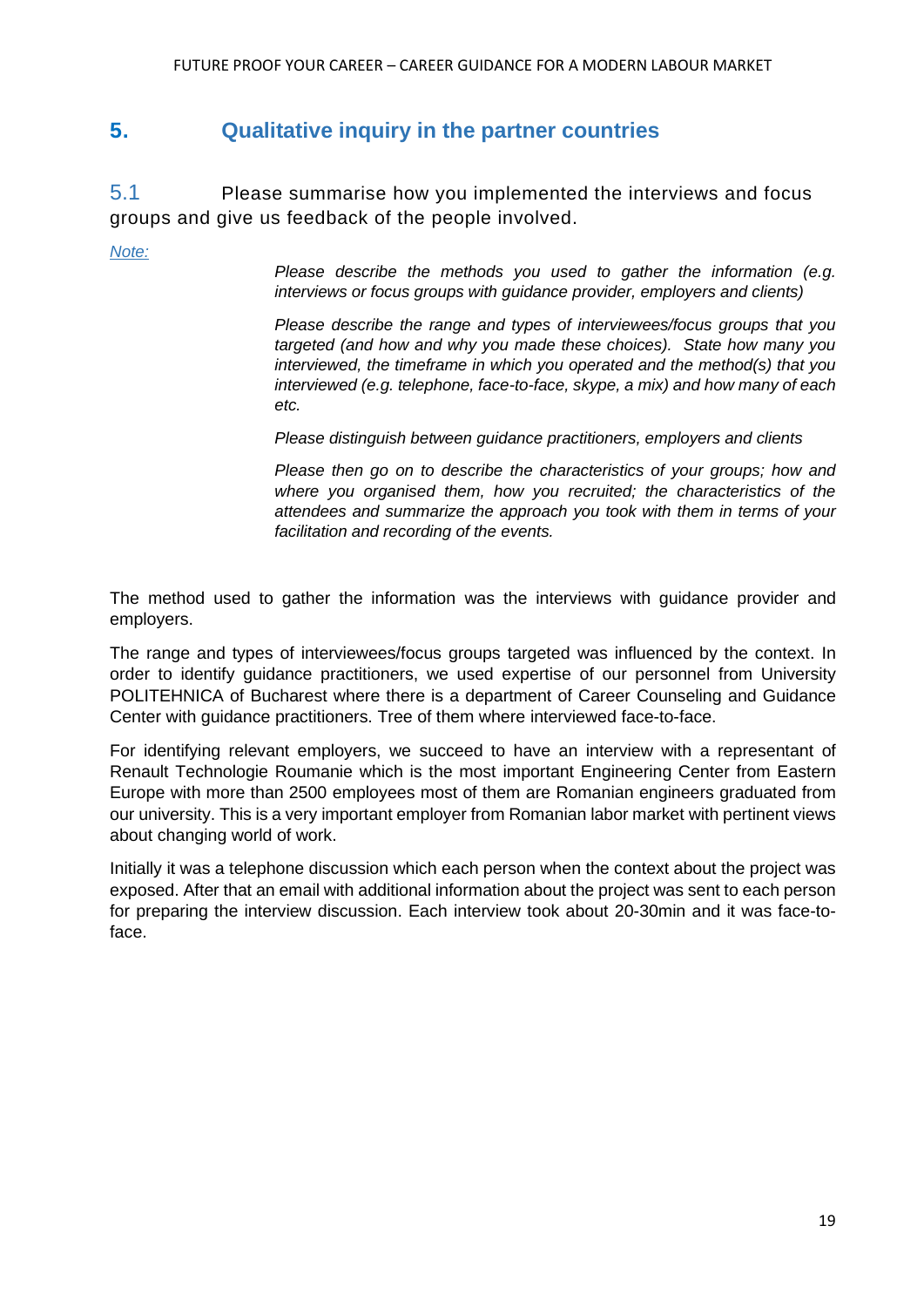## 6. **The Changing World of Work, Stakeholder Experiences**

6.1 Please describe your stakeholder experiences of automation in the workplace. Include Practitioner, Employer and Service User Feedback (Capturing any useful text/literature/initiatives)

*Note:*

*What changes are your stakeholders experiencing? What concerns do they have? How are they currently addressing these concerns?* 

The stakeholders from Automotive sector identified that most significant changes are:

- 1. Digitalisation
- 2. Requirements for full & continuous online learning
- 3. Multi tasking is a must
- 4. Multi foreign language is a must

5. Continuous improvement for procedures, performance or economy savings are considered normal targets

The Automotive sector have been impacted by technological advancement in some specific directions like:

- 1. Battery electrified vehicles
	- a. Requirements: the need for new skills (design, testing, client necessities)
	- b. Changes: industry considered high risk
- 2. Autonomous driving & Safety

a. The need for new skills – developing new apps, Augmented reality, CAR 2x communication, User Xperience skills are considered a plus

Due to digitalisation/technological changes stakeholders indicate some areas of growth: fast & Digital learning, social skills, IT developing skills, Augmented reality, practicality

The stakeholders from the Automotive Industry indicates that besides the technical basement needed for each sector, the main required skills are:

- Important: Team player, Social Skills, User Experience, Analysis oriented
- Vital: Innovations oriented person, Multi Language speaker (+3 languages), Creativity, Fast, Agile, Problem Solving, Multi Tasking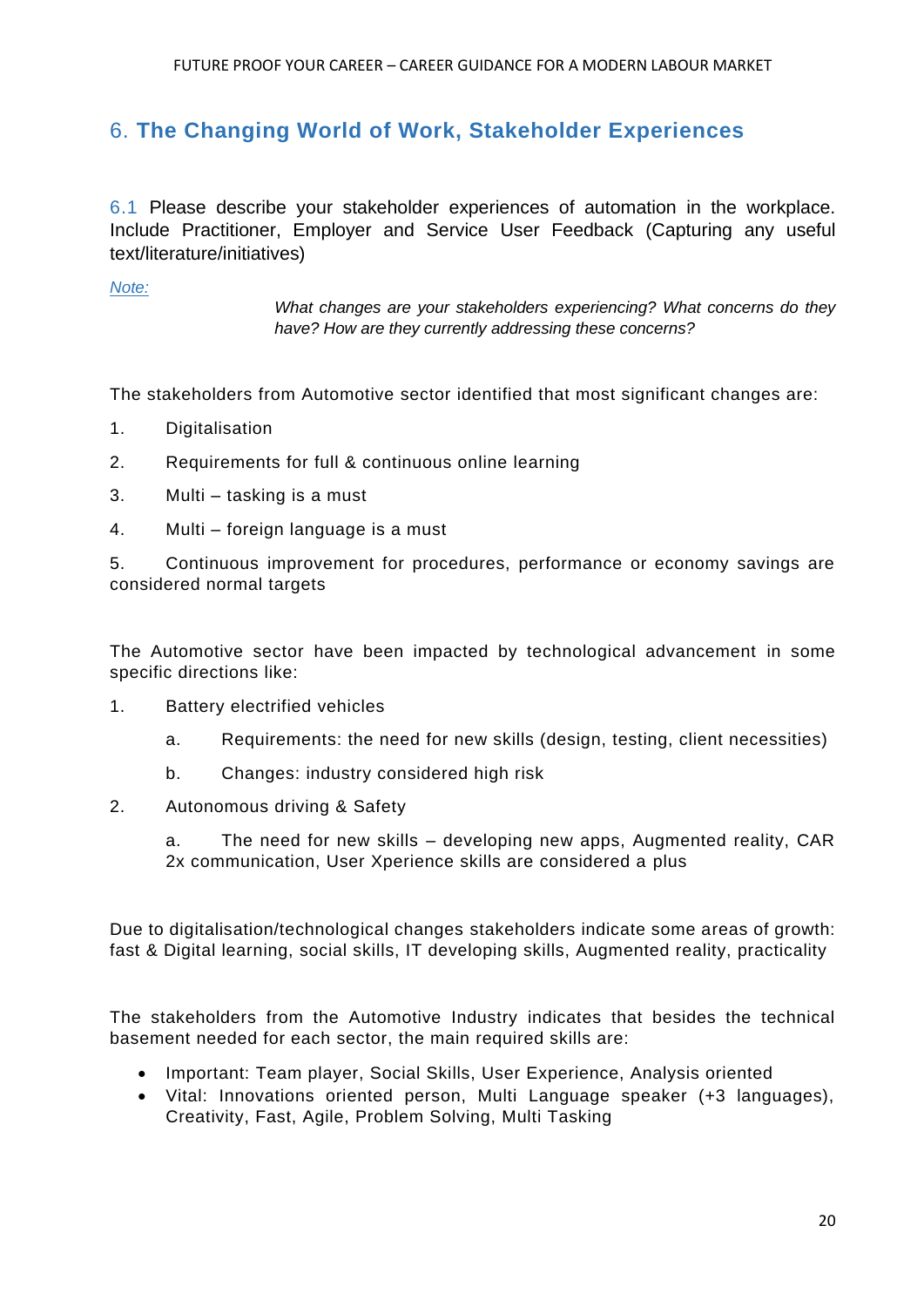Most of the stakeholders consider that social, emotional, and technological skills are becoming more crucial as intelligent machines take over more physical, repetitive, and basic cognitive tasks.

Many employers report that they face recruitment problems due to skill shortages.

HR professionals report difficulty recruiting candidates who have the necessary soft skills for an automating world. Top three areas of missing soft skills are:

- Problem solving, critical thinking, innovation and creativity
- Ability to deal with complexity and ambiguity
- Communication

Resolving the mismatch means hiring, retraining, or both.

One of the biggest change will take place in technological skills, both in advanced skills such as programming, advanced data analysis, and tech design, for example, and also in more basic digital skills relating to the increasing prevalence of digital technologies in all workplaces. Most of stakeholders indicate that workers in all corporate functions are expected to improve their digital literacy over the next years.

Raise skill levels of employees by teaching them new or more advanced skills is one of the most adopted solution by companies in order to build their workforce for the future.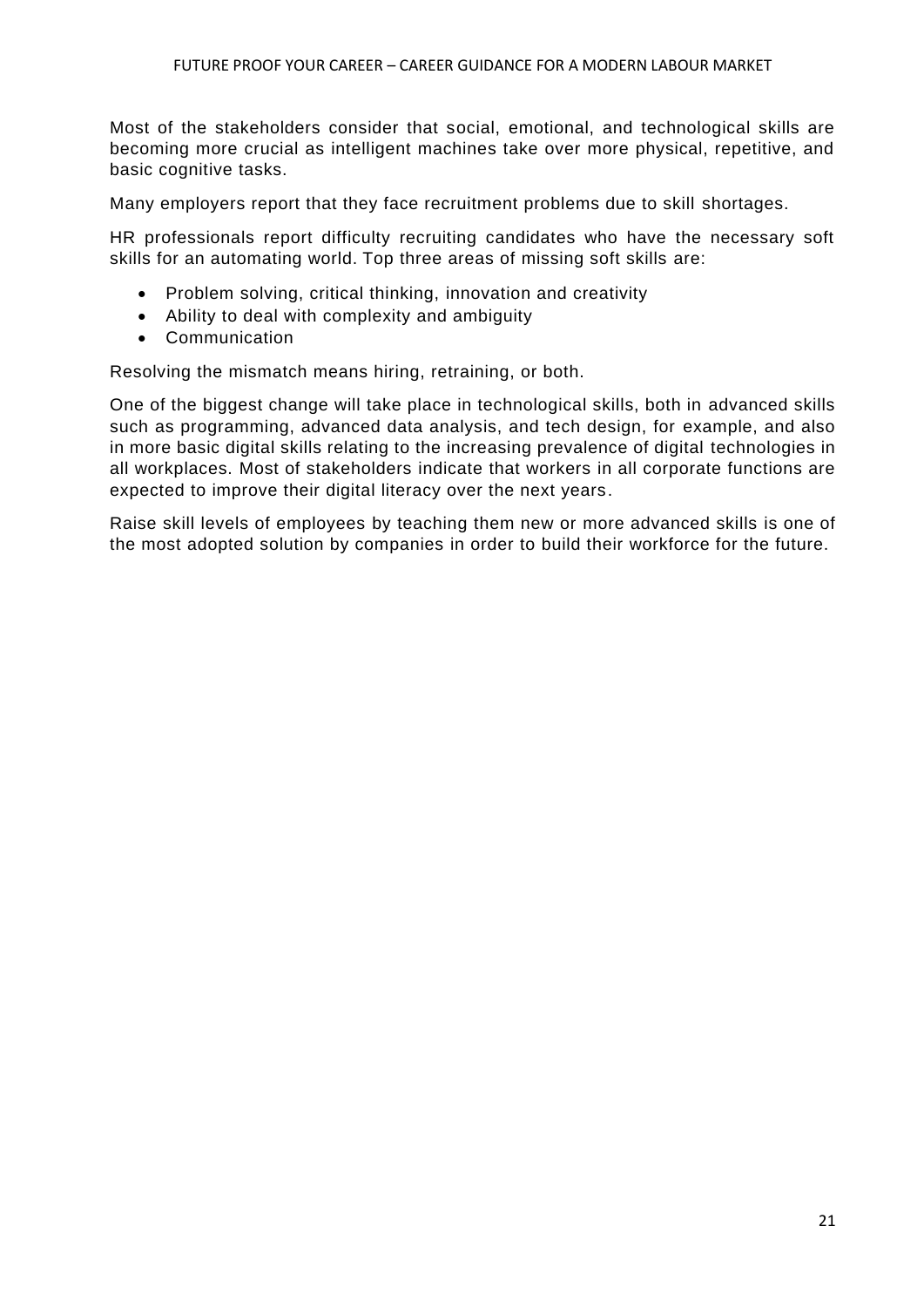## <span id="page-21-0"></span>7. **Identifying and Measuring Soft skills for the Future Labour Market**

<span id="page-21-1"></span>7.1 Please provide us with examples of effective tools and methods used to capture *formal and non-formal learning*

*Note:*

*Examples collected through discussions with the participants of the Interviews/focus groups…how practitioners currently identify/test etc.*

*Please provide us with max. 5 examples. If you have more examples choose the ones which are most relevant to our project.*

| <b>Name of tool or</b>          | <b>Short description</b>                                                                                                                                                    | <b>Link to source</b>              | Why this method is                                                                                                                                                                                      |
|---------------------------------|-----------------------------------------------------------------------------------------------------------------------------------------------------------------------------|------------------------------------|---------------------------------------------------------------------------------------------------------------------------------------------------------------------------------------------------------|
| method                          | (2-5 sentences                                                                                                                                                              |                                    | relevant (3-6                                                                                                                                                                                           |
|                                 | max)                                                                                                                                                                        |                                    | sentences)                                                                                                                                                                                              |
| Counseling                      | Counseling allows to<br>clarify the specific<br>need                                                                                                                        | <b>Structured</b><br>discussions   | It helps the student<br>to clarify what he<br>wants to do in his<br>career, establish<br>objectives                                                                                                     |
| Lighting the creativity<br>lamp | The ability to be<br>creative is not innate,<br>but rather is a skill<br>that can be learned<br>and improve upon<br>through the use of<br>various systems and<br>strategies | The creative training<br>idea book | It causes the<br>students to discover<br>and evaluate their<br>creativity skills in a<br>technical field                                                                                                |
| Public speaking<br>workshops    | Working with<br>students on<br>developing<br>communication skills,<br>public discourse,<br>argumentation and<br>logical and critical<br>thinking skills.                    |                                    | For technical<br>students the soft<br>skills area is less<br>developed.<br>Participation in such<br>activities helps<br>students gain a<br>complete profile of<br>skills (technical and<br>soft skills) |
| Career path strategy            | Ho to create a career<br>portfolio ()                                                                                                                                       |                                    |                                                                                                                                                                                                         |
| Observation                     | By observing, we<br>can surprise, for<br>example, how<br>children learn the<br>rules of a game just<br>by playing                                                           |                                    | The observer does<br>not intervene with<br>anything, he only<br>identify facts,<br>behaviors,<br>qualitatively<br>evaluates the way in<br>which the person<br>learn nonnormally                         |
| Debate                          | Exchange of verbal<br>arguments between<br>groups with different<br>opinions on the                                                                                         |                                    |                                                                                                                                                                                                         |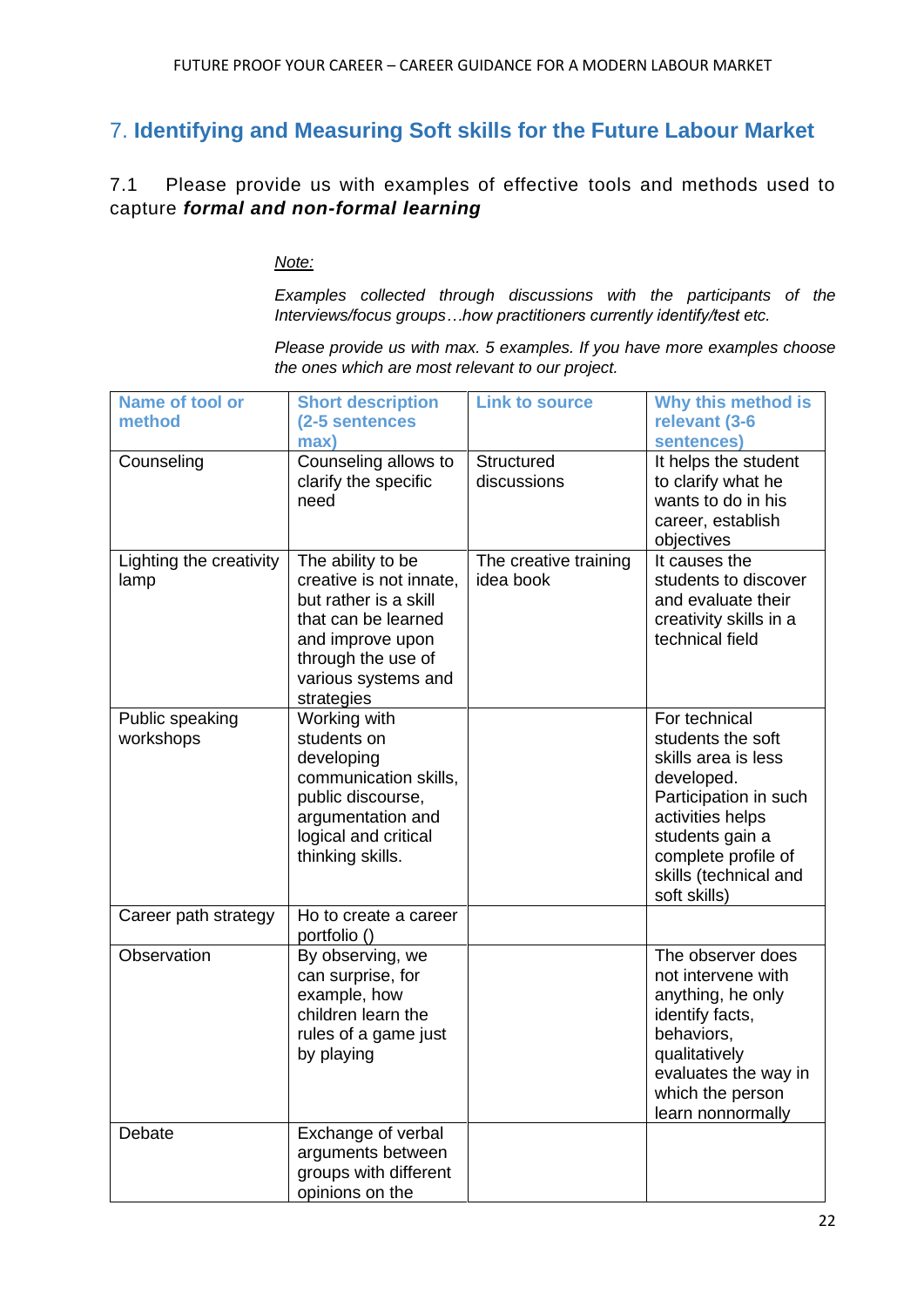| same subject in<br>order to reach a<br>conclusion |  |
|---------------------------------------------------|--|
|                                                   |  |

### <span id="page-22-0"></span>7.2 Please provide us with examples of effective tools and methods used to *identify/measure soft skills*

*Note:*

*Examples collected through discussions with the participants of the Interviews/focus groups… how practitioners currently identify/test etc.*

*Please provide us with max. 5 examples. If you have more examples choose the ones which are most relevant to our project.*

| Name of tool or<br>method | <b>Short description</b><br>(2-5 sentences<br>max)                        | <b>Link to source</b> | <b>Why this method</b><br>isrelevant (3-6<br>sentences)                                                                          |
|---------------------------|---------------------------------------------------------------------------|-----------------------|----------------------------------------------------------------------------------------------------------------------------------|
| Psychometric method       | Psychological<br>standardized tests                                       | CAS platform          | Helps students to be<br>aware of their skills<br>that need to be<br>developed, of their<br>personality, decision<br>making style |
| CAS++ Platform            | This is a platform<br>with different tests<br>that measure soft<br>skills | www.cognitrom.ro      | The platform<br>evaluate the right<br>profile for each<br>student                                                                |
|                           |                                                                           |                       |                                                                                                                                  |

<span id="page-22-1"></span>7.3 Please provide us a list of *informal or non-formal activities* as identified by your stakeholders

#### **Guidance practitioner**

|     | 1.) Group sessions: helps them to exercise the skills required in the labour maeket and |
|-----|-----------------------------------------------------------------------------------------|
|     | individual session that are concentrated on the specific need.                          |
| 2.1 | Team building activities, Workshops, Forum theater, Experience based learning           |
|     |                                                                                         |

7.4 Briefly describe why your stakeholders think it important to identify and measure formal and non-formal learning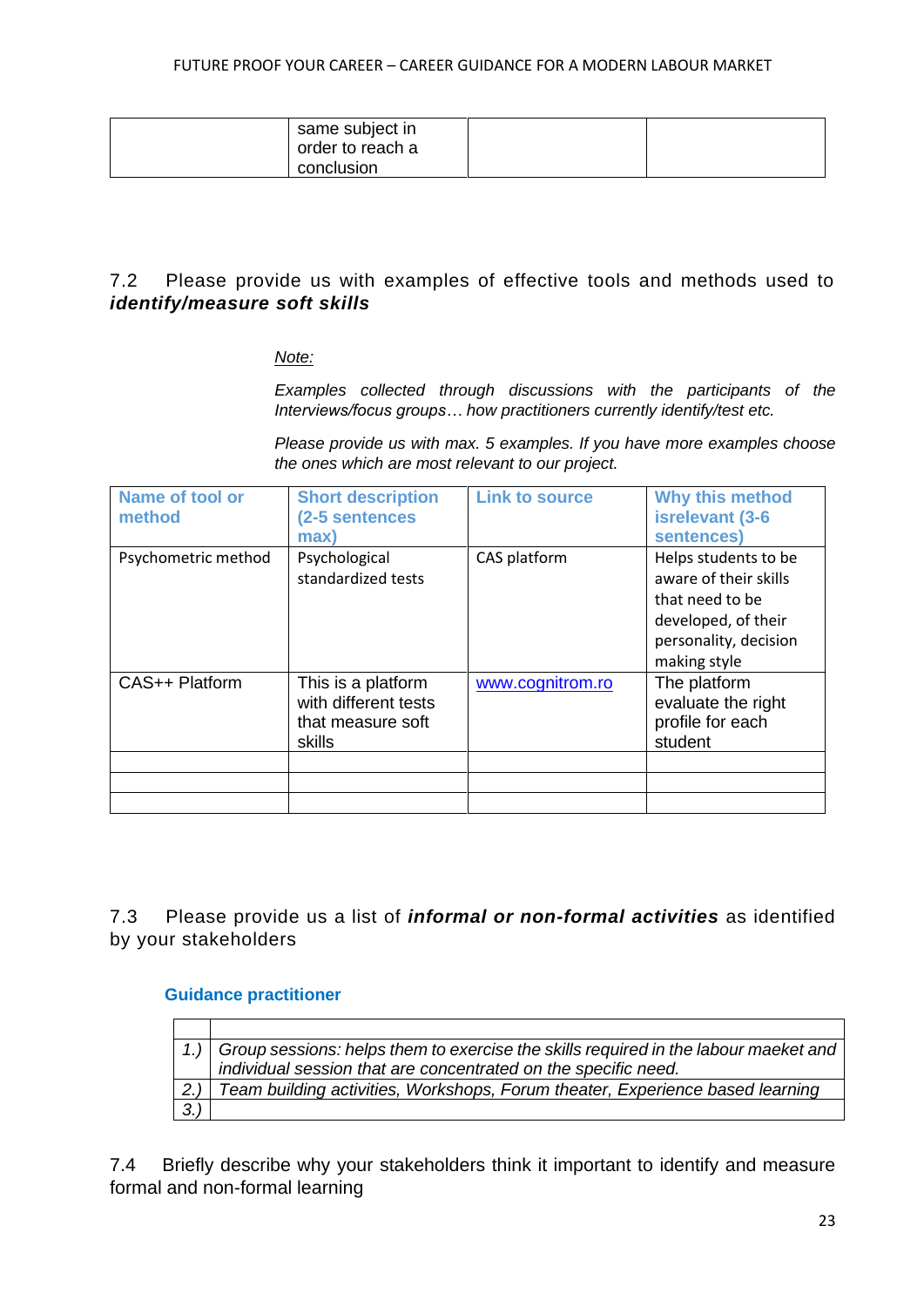Group sessions: helps them to exercise the skills required in the labour maeket and individual session that are concentrated on the specific need.

Identifying and measuring formal and non-formal learning is important because the practitioners can evaluate and develop certain methods that hep the process of understanding and integration/learning for students.

It is important to combine the two forms of learning to get the best results and reach your goals.

<span id="page-23-0"></span>Please provide us with a list of *soft skills* used in informal and non-formal activities, as identified by your stakeholders

#### **Guidance practitioner**

| 1.     | Communication skills, team work skills, leadership skills, presentation skills                                       |
|--------|----------------------------------------------------------------------------------------------------------------------|
| $2.$ ) | Communication skills, team work skills, Creativity, Critical thinking, Problem<br>solving skills, Negotiation skills |
| 3.     | Communication skills, team work skills, leadership skills, Active listening,<br>Helping skills                       |

#### **Employers**

|     | Innovations oriented person, Multi Language speaker (+3 languages), |
|-----|---------------------------------------------------------------------|
|     | Creativity, Fast, Agile, Problem Solving, Multi Tasking             |
| 2.) | Team player, Social Skills, User Experience, Analysis oriented      |
| 3.1 |                                                                     |

7.6 Briefly describe why your stakeholders think it important to identify and measure *soft skills* relevant to the work place.

*To be aware of what you need to improve so you can achieve your goals.*

It is important that you can evaluate yourself as a professional. Until you know yourself well enough and you properly evaluate your skills and abilities, you are likely to underestimate or overvalue yourself. The incorrect evaluation may sabotage and make professional profile incorrectly placed on the labor market.

It is important to have a human-organization fit in terms of professional interests, soft skills, value held. Only in this way will be there efficiency, performance, professional satisfaction.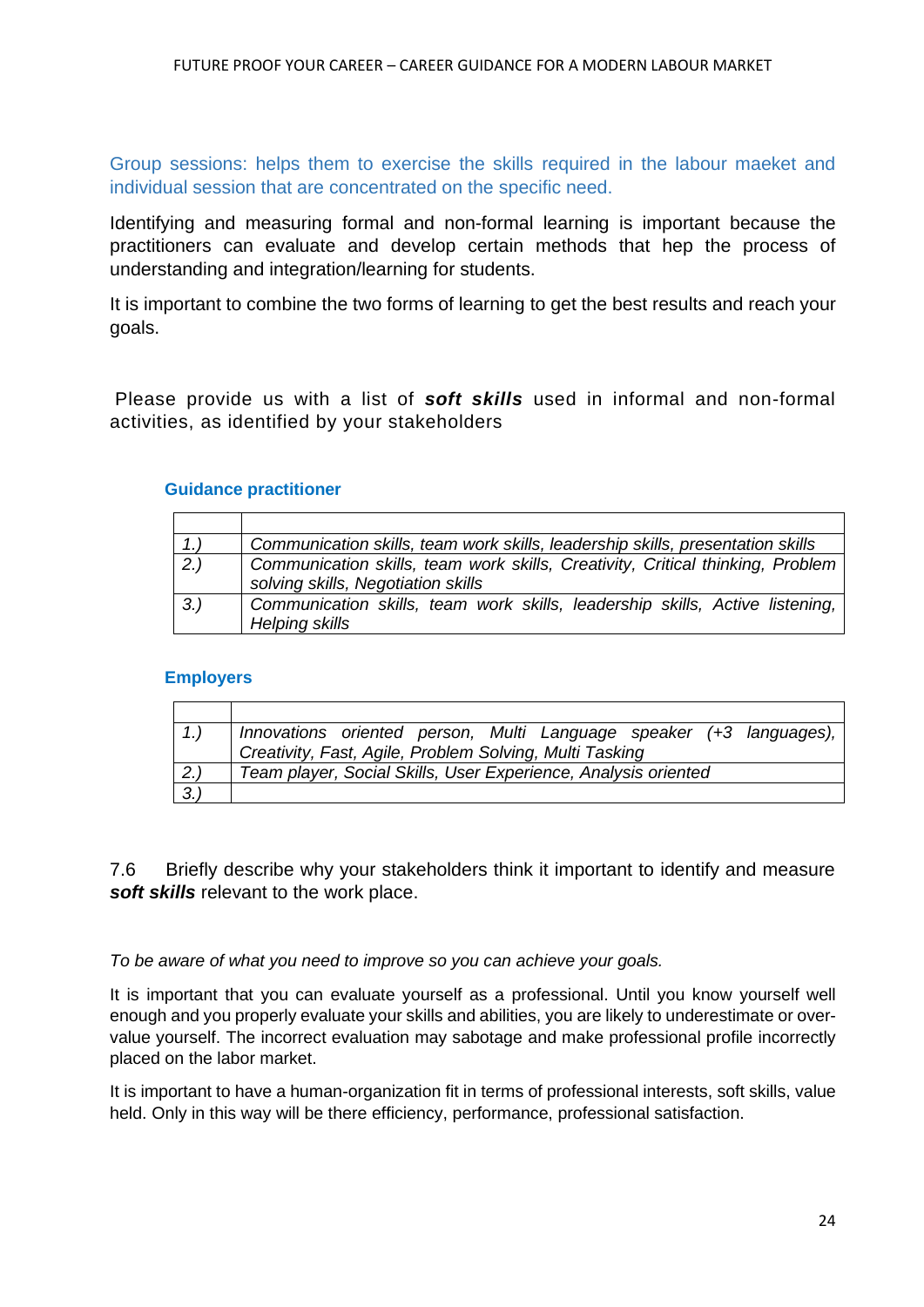### <span id="page-24-0"></span>**8. Main Findings and Conclusions**

## <span id="page-24-1"></span>**8. 1 Please describe your main findings and implications after the finalization of the interviews/focus groups.**

#### *Note:*

*In this final section we ask you to summarize your main findings and implications for the project.* 

*What are the main findings? What are the main implications? Do you have solutions to propose?* 

*Please feel free to provide us here with information which wasn't queried so*  far, but what you think is relevant for the further project development.

*This section should be between one and two pages of A4.*

Please summarize your findings here…

In Romania there is a clear awareness about the changing world of work because of the integration to the Fourth Industrial Revolution. The automation, Artificial Intelligence and all other new technologies related to this new technological wave will impact the workforce skills model. Social and emotional skills will grow rapidly, along with technological skills and some advanced cognitive skills, while basic cognitive and manual skills will decline.

In Romania there is also an accelerate decrease of population which of represent a serious additional problem for labor supply.

Most of the stakeholders consider that social, emotional, and technological skills are becoming more crucial as intelligent machines take over more physical, repetitive, and basic cognitive tasks.

Most employers report that they face recruitment problems due to skill shortages.

One of the biggest changes will take place in technological skills, both in advanced skills such as programming, advanced data analysis, and tech design, for example, and also in more basic digital skills relating to the increasing prevalence of digital technologies in all workplaces. Most of stakeholders indicate that workers in all corporate functions are expected to improve their digital literacy over the next years.

Raise skill levels of employees by teaching them new or more advanced skills is one of the most adopted solution by companies in order to build their workforce for the future.

Counseling was identified as an important tool in measuring soft skills for the future labor market.

Identifying and measuring formal and non-formal learning is important because the practitioners can evaluate and develop certain methods that hep the process of understanding and integration/learning for students.